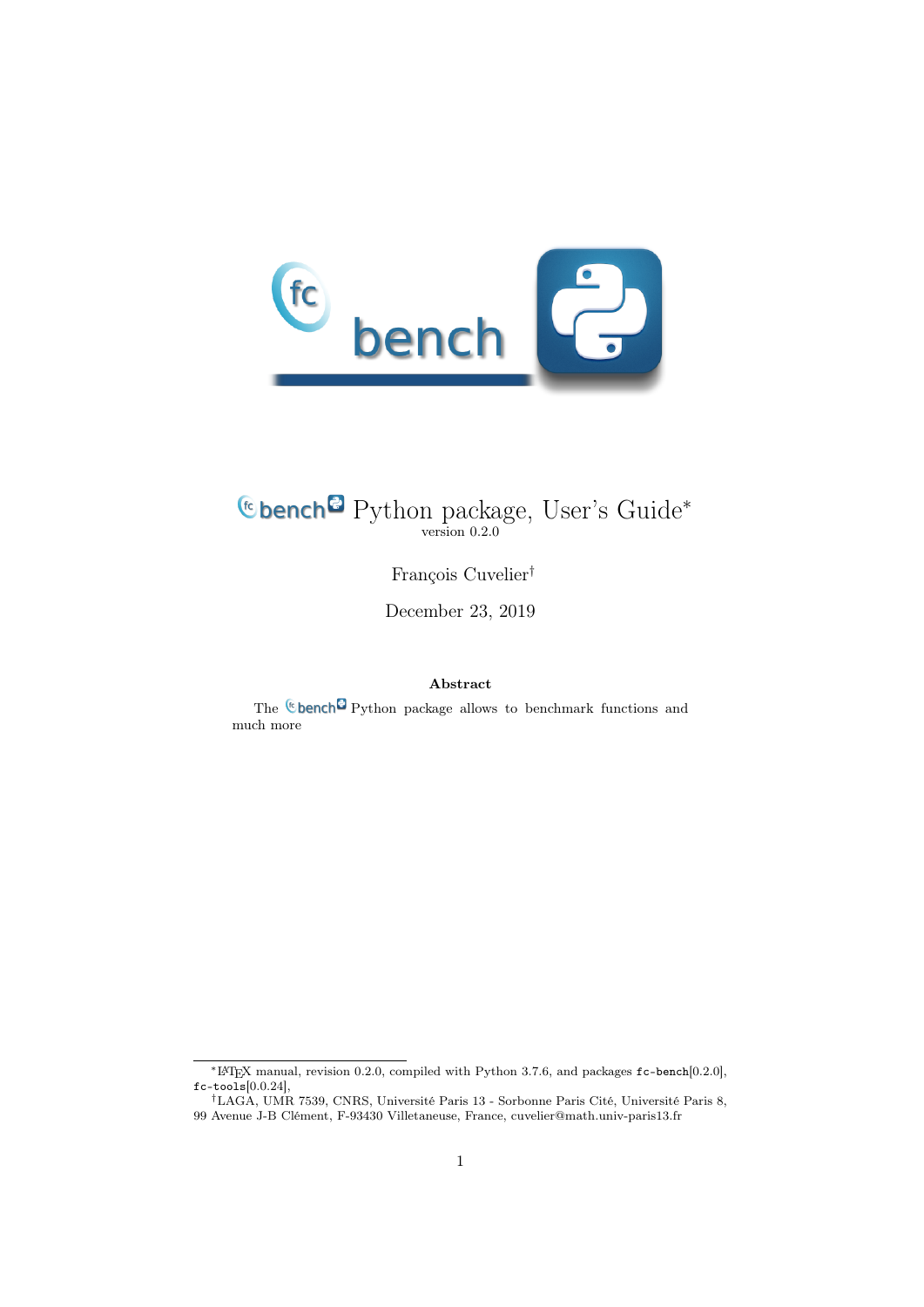## 0 Contents

|            |     | 1 Introduction |                                                                                                                     | $\overline{2}$       |
|------------|-----|----------------|---------------------------------------------------------------------------------------------------------------------|----------------------|
| $\bf{2}^-$ |     | Installation   |                                                                                                                     | 6                    |
| 3          |     |                | fc bench.bench function<br>3.1 bData object $\ldots \ldots \ldots \ldots \ldots \ldots \ldots \ldots \ldots \ldots$ | $\overline{7}$<br>10 |
| 4          |     | Examples       |                                                                                                                     | 11                   |
|            | 4.1 |                |                                                                                                                     | 11                   |
|            |     | 4.1.1          | Square matrices: fc bench.demos.bench $MatProd00$                                                                   | 11                   |
|            |     | 4.1.2          | Square matrices: fc bench.demos.bench MatProd01                                                                     | 12                   |
|            |     | 4.1.3          | Square matrices: fc bench.demos.bench MatProd02                                                                     | 13                   |
|            |     | 4.1.4          | Square matrices: fc bench.demos.bench MatProd03 and                                                                 |                      |
|            |     |                |                                                                                                                     | 14                   |
|            |     | 4.1.5          | Non-square matrices: fc bench.demos.bench MatProd05                                                                 | 15                   |
|            |     | 4.1.6          | Non-square matrices: fc bench.demos.bench MatProd06                                                                 | 17                   |
|            | 4.2 |                |                                                                                                                     | 19                   |
|            |     | 4.2.1          | fc bench.demos.bench $LU00$                                                                                         | 20                   |
|            |     | 4.2.2          | fc bench.demos.bench $LU01$                                                                                         | 21                   |
|            |     | 4.2.3          |                                                                                                                     | 22                   |
|            |     | 4.2.4          |                                                                                                                     | 23                   |
|            |     | 4.2.5          |                                                                                                                     | 24                   |
|            |     |                |                                                                                                                     |                      |

## 1 Introduction

<span id="page-1-0"></span>The  $\mathbb{C}$  bench $\mathbb{C}$  Python package aims to perform simultaneous benchmarks of several functions performing the same tasks but implemented in different ways.

We will illustrate its possibilities on an example. This one will focus on different ways of coding the Lagrange interpolation polynomial. We first recall some generalities about this polynomial.

Let X and Y be 1-by- $(n + 1)$  arrays where no two  $X(j)$  are the same. The Lagrange interpolating polynomial is the polynomial  $P(t)$  of degree  $\leq$  n that passes through the  $(n + 1)$  points  $(X(j), Y(j))$  and is given by

$$
P(t) = \sum_{j=1}^{n+1} Y(j) \prod_{k=1, k \neq j} \frac{t - X(k)}{X(j) - X(k)}.
$$

Three different functions have been implemented to compute this polynomial. They all have the same header given by

def fun(X,Y,x):

where x is a 1-by-m array and the returned value y is a 1-by-m so that

$$
y(i) = P(x(i)).
$$

These functions are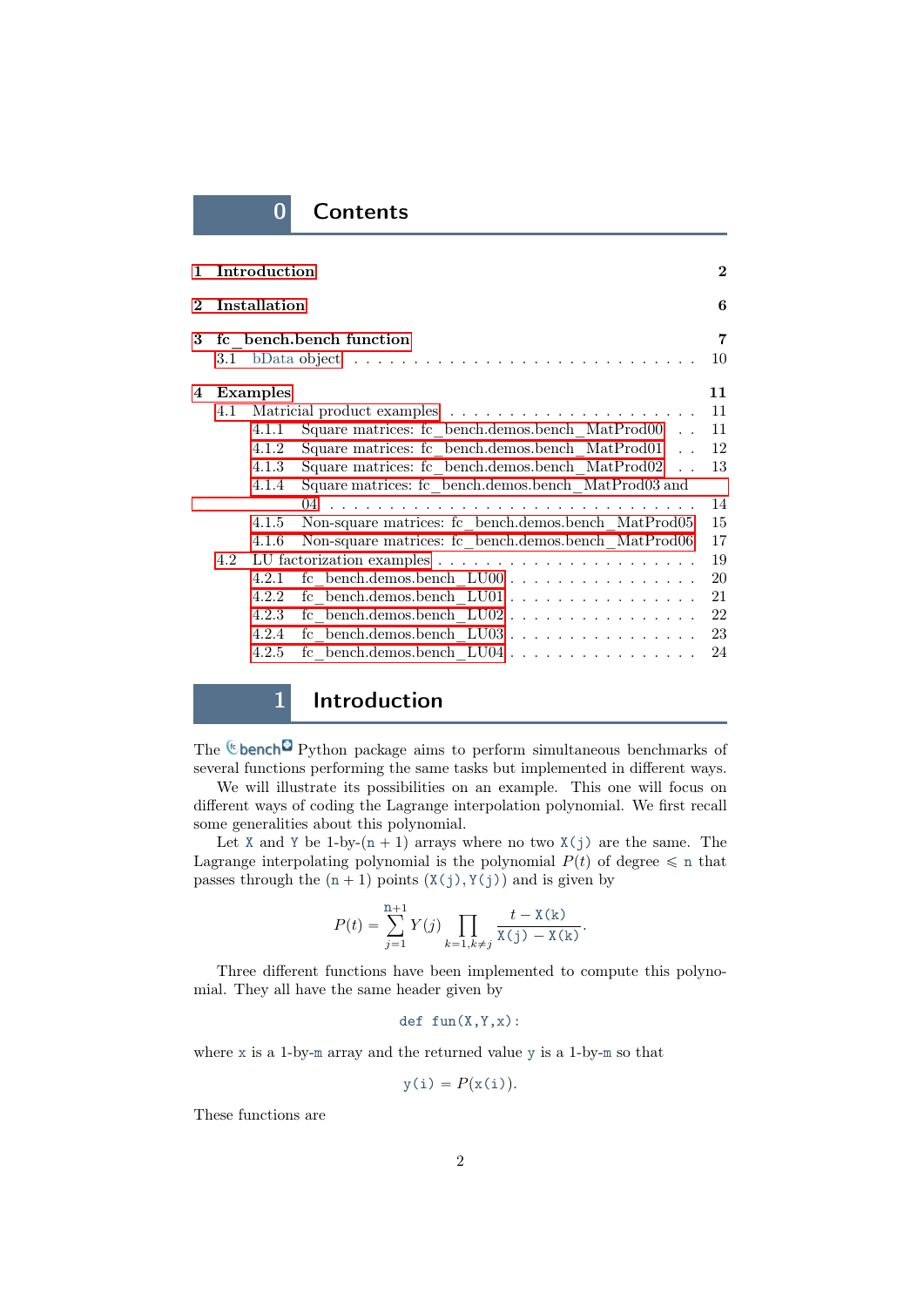- fc\_bench.demos.Lagrange, a simplistic writing;
- fc\_bench.demos.lagint, an optimized writing ;
- fc\_bench.demos.scipyLagrange, using the barycentric\_interpolate function of the scipy.interpolate module.

Their source codes are in file demos.py of the package. The last function needed the scipy package [\[2\]](#page-24-0) to be installed.

Firstly we give a complete script in Listing [1](#page-2-0) with its displayed output. Then we quickly give some explanations on how to use the  $\mathbb{C}$  bench  $\mathbb{C}$  package.

<span id="page-2-0"></span>

|                                                                                                                                                                                 |                                |                |                                                                                                                                                                                        |                | Listing 1:: fc_bench.demos.bench_Lagrange00 function    |                                                                                           |
|---------------------------------------------------------------------------------------------------------------------------------------------------------------------------------|--------------------------------|----------------|----------------------------------------------------------------------------------------------------------------------------------------------------------------------------------------|----------------|---------------------------------------------------------|-------------------------------------------------------------------------------------------|
| def bench_Lagrange00():                                                                                                                                                         |                                |                |                                                                                                                                                                                        |                |                                                         |                                                                                           |
|                                                                                                                                                                                 | import fc_bench                |                |                                                                                                                                                                                        |                |                                                         |                                                                                           |
|                                                                                                                                                                                 | import numpy as np             |                |                                                                                                                                                                                        |                |                                                         |                                                                                           |
|                                                                                                                                                                                 |                                |                | Lfun=[Lagrange, lagint, scipyLagrange]                                                                                                                                                 |                |                                                         |                                                                                           |
|                                                                                                                                                                                 |                                |                |                                                                                                                                                                                        |                |                                                         | $In = [[3, 100], [5, 100], [7, 100], [11, 100], [3, 500], [5, 500], [7, 500], [11, 500]]$ |
|                                                                                                                                                                                 |                                |                |                                                                                                                                                                                        |                | fc_bench.bench(Lfun,setLagrange00, In, labelsinfo=True) |                                                                                           |
|                                                                                                                                                                                 |                                |                |                                                                                                                                                                                        | Output         |                                                         |                                                                                           |
| #                                                                                                                                                                               |                                |                |                                                                                                                                                                                        |                |                                                         |                                                                                           |
| #                                                                                                                                                                               | computer: cosmos-ubuntu-18-04  |                |                                                                                                                                                                                        |                |                                                         |                                                                                           |
| #<br>#                                                                                                                                                                          |                                |                | system: Ubuntu 18.04.3 LTS (x86_64)<br>processor: Intel(R) Core(TM) i9-7940X CPU @ 3.10GHz                                                                                             |                |                                                         |                                                                                           |
| #                                                                                                                                                                               |                                |                | (1 procs/14 cores by proc/2 threads by core)                                                                                                                                           |                |                                                         |                                                                                           |
| #                                                                                                                                                                               | RAM: 62.6 Go                   |                |                                                                                                                                                                                        |                |                                                         |                                                                                           |
| #                                                                                                                                                                               | software: Python               |                |                                                                                                                                                                                        |                |                                                         |                                                                                           |
| #                                                                                                                                                                               | release: 3.7.6                 |                |                                                                                                                                                                                        |                |                                                         |                                                                                           |
| #                                                                                                                                                                               | ------------                   |                |                                                                                                                                                                                        |                |                                                         |                                                                                           |
| fun[0],                                                                                                                                                                         |                                |                | Lagrange: fc_bench.demos.Lagrange                                                                                                                                                      |                |                                                         |                                                                                           |
| $fun[1]$ ,                                                                                                                                                                      | For each comparative function: |                | lagint: fc_bench.demos.lagint<br>fun[2], scipyLagrange: fc_bench.demos.scipyLagrange<br>- 1st input parameter is the output of fun[0]<br>- 2nd input parameter is the output of fun[i] |                |                                                         |                                                                                           |
|                                                                                                                                                                                 |                                |                |                                                                                                                                                                                        |                |                                                         |                                                                                           |
|                                                                                                                                                                                 |                                |                |                                                                                                                                                                                        |                |                                                         |                                                                                           |
|                                                                                                                                                                                 |                                |                | f8                                                                                                                                                                                     | f8             | f8                                                      |                                                                                           |
|                                                                                                                                                                                 | $\{.5\}$                       | $\{.5\}$       | $\{$ :11.3f}                                                                                                                                                                           | ${:}9.3f$      | $\{: 16.3f\}$                                           |                                                                                           |
|                                                                                                                                                                                 | $\mathbf m$                    | $\mathbf n$    |                                                                                                                                                                                        |                | Lagrange(s) lagint(s) scipyLagrange(s)                  |                                                                                           |
|                                                                                                                                                                                 | 100                            | 3              | 0.010                                                                                                                                                                                  | 0.012          | 0.000                                                   |                                                                                           |
|                                                                                                                                                                                 | 100                            | 5              | 0.015                                                                                                                                                                                  | 0.018          | 0.000                                                   |                                                                                           |
|                                                                                                                                                                                 | 100                            | $\overline{7}$ | 0.020                                                                                                                                                                                  | 0.024          | 0.000                                                   |                                                                                           |
|                                                                                                                                                                                 | 100                            | 11             | 0.034                                                                                                                                                                                  | 0.036          | 0.000                                                   |                                                                                           |
| # Benchmarking functions:<br>#<br>#<br>#<br>#<br># Comparative functions:<br>#<br>#<br>#<br>$# -$<br>#date: 2019-12-23_08-02-20<br>#nbruns:5<br>#numpy:<br>#format:<br>#labels: | 500<br>500                     | 3<br>5         | 0.046                                                                                                                                                                                  | 0.061          | 0.000                                                   |                                                                                           |
|                                                                                                                                                                                 | 500                            | $\overline{7}$ | 0.073<br>0.103                                                                                                                                                                         | 0.092<br>0.122 | 0.000<br>0.000                                          |                                                                                           |

To run benchmarks, the main tool is fc\_bench.bench function described in section [3](#page-6-0) and with basic syntax:

## fc\_bench.bench(Lfun,setfun,In)

So one has to set the three input datas.

' Lfun is the list of functions to be benchmarked. So in our example we have:

Lfun=[Lagrange,lagint,scipyLagrange]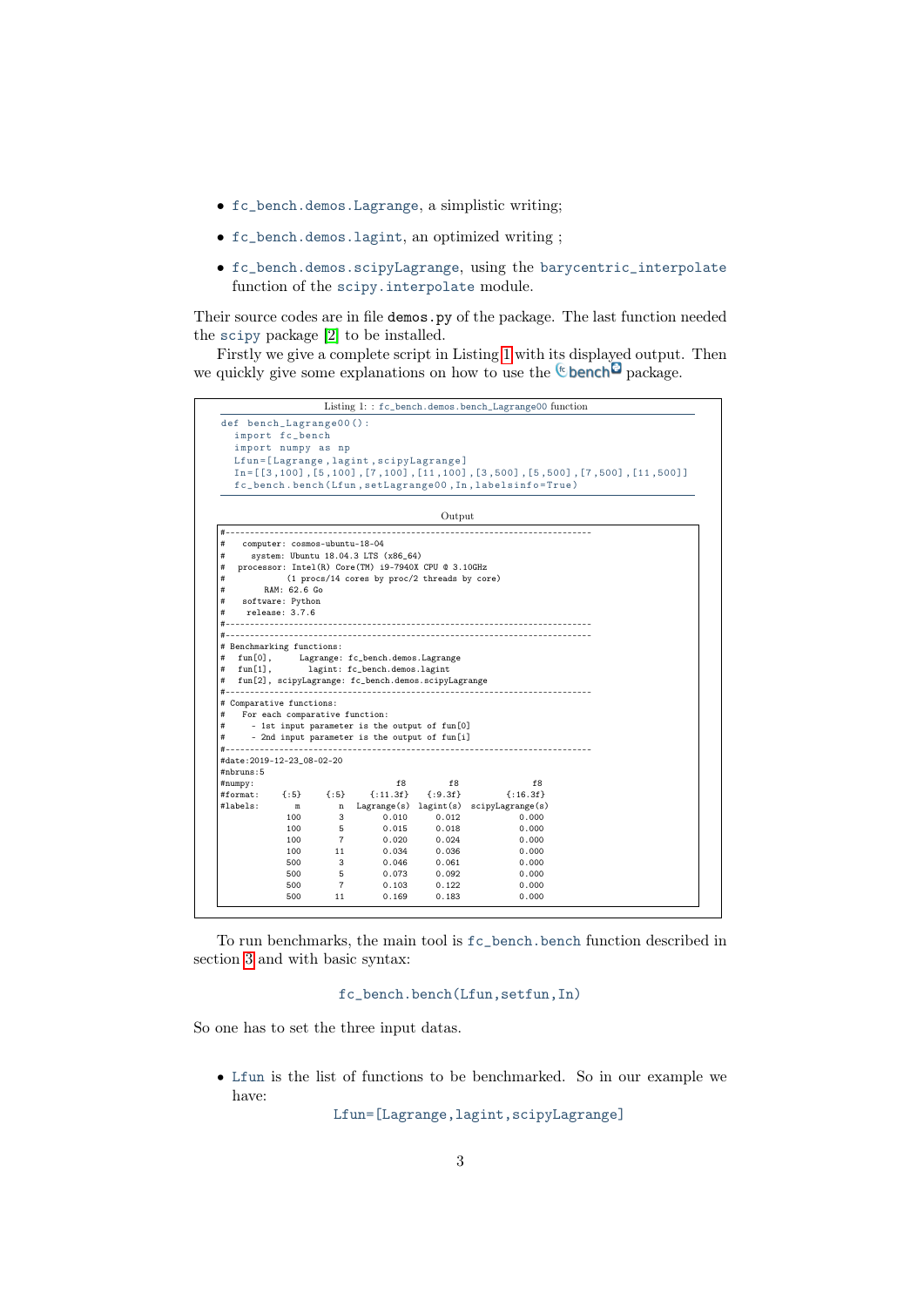' In is used to set m (number of interpolate values) and n (degree of the interpolating polynomial) values to produce one row on the printed output. One has  $n=In(k,1)$  and  $m=In(k,2)$ , for each  $k \in [1, size(In,1)]$ . For example, we can take:

```
In=[[3,100],[5,100],[7,100],[11,100],[3,500],[5,500],[7,500],[11,500]]
```
' setfun is a function handle. For this example, the corresponding function is called setLagrange00. The prototype of this function is imposed:

def setLagrange00(datas,verbose,\*\*kwargs)

and returns a tuple with 3 elements:

(Inputs,bDs,Errors)

The datas parameter is a  $[n,m]$  value (given by  $In[k]$  for each benchmark). The returned Inputs (tuple) contains all the inputs of the Lagrange functions in the same order: Inputs= $(X, Y, x)$ 

The returned bDs (bdata list) contains the first columns of the printed result. In this example, given in Listing [2,](#page-3-0) we choose to print in first column the m values and in second column the n values. The last returned Errors (function or list of functions) is used to compute error(s) from outputs of benchmarked functions. In this example Errors is an empty list.

```
def setLagrange00 ( datas , verbose ,** kwargs ) :
  from fc_bench . bench import bData
  n =datas [0] # degree of the interpolating polynomial
  m =datas [1] \# number of interpolate values
  a = 0; b = 2 * np. pi
  X = np. linspace (a, b, n+1)Y = np \cdot cos(X)x = a + (b - a) * np. random. rand (m)Inputs = (X, Y, x)hDe = [1]bDs.append (bData ( '{: > 8} ' .format ( 'm'), m, '{: 5} ')) # 1 st column
  bDs. append (bData (\{ : >8 \}'. format ('n'), n, '{:5}')) # 2nd column
  Errors =[]
  return ( Inputs , bDs , Errors )
```
Listing 2: fc\_bench.demos.setLagrange00 function

We now propose a slightly more elaborate version of the initialization function that allows to display some informations and to choose certain parameters when generating inputs datas. This new version named  $fc{\text{-}}$  bench.demos.setLagrange is given in Listing [3.](#page-4-0) A complete script is given in Listing [4](#page-5-1) with its displayed output. In this script some options of the fc\_bench.bench function are used 'error', 'info', 'labelsinfo', jointly with those of the fc\_bench.demos.setLagrange: 'a', 'b' and 'fun'. One must be careful not to take as an option name for the initialization function one of those used in fc\_bench.bench function. More details are given in section [3.](#page-6-0)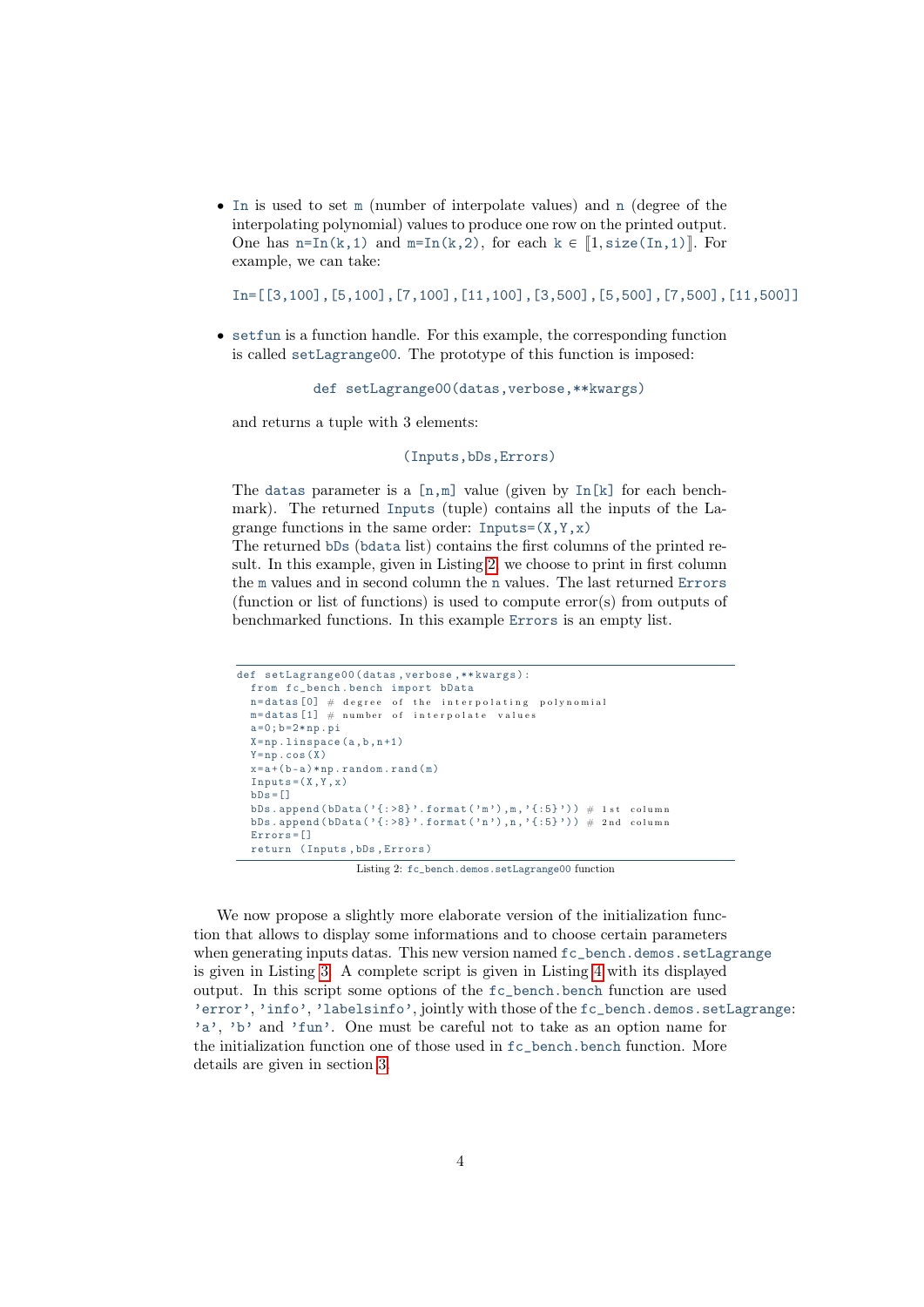```
def setLagrange ( datas , verbose ,** kwargs ) :
  import fc_tools
  a = k \text{wargs.get} (a, 0)
  b = k \text{wargs.get('b',2*np.pi)}sfun=kwargs.get ('fun','lambda x: np.cos(x)')
  fun=eval (sfun)
  Print=kwargs.get ('Print', lambda s: print (s))
   from fc_bench . bench import bData
   n = datas [0] \# degree of the interpolating polynomial
   m = datas [1] \# number of interpolate values
  X = np. linspace (a, b, n+1)Y = fun(X)\mathtt{x}\mathtt{=a}\mathtt{+(b-a)}\mathtt{*np} . \mathtt{random} . \mathtt{rand}\left(\mathtt{m}\right)Error = lambda y: np. linalg.norm (y-fun(x),np.inf)
  if verbose :
     Print ('# Setting inputs of Lagrange polynomial functions:
         y = LAGRANGE(X, Y, x)')
     Print ('# where X is numpy.linspace (a, b, n+1), Y=fun (X) and x is random
        values on [a,b]')
     Print ('# n is the order of the Lagrange polynomial')
     Print ('# fun function is: % s'% sfun)
     Print ('# [a, b] = [\%g, \%g] '(\%a, b))<br>Print ('# X: (n+1,) numpy array
     Print('# X: (n+1,) numpy array')Print('# Y: (n+1,) numpy array')Print ( '# Y: (n+1, ) numpy array ')<br>Print ( '# x: (m, ) numpy array ')<br>Print ( '# Error [i] computed with
    Print ('# Error [i] computed with fun [i] output : ')<br>Print ('# %s'*fc tools.others.func2str(Error))
                     %s '%fc_tools.others.func2str (Error))
  bDs = []bDs.append(bData('{:>5}'.format('m'),m,'{:>5}'))
   bDs.append(bData('{:>5}'.format('n'),n,'{:>5}'))
  return ((X,Y,x),bDs,Error)
```
Listing 3: fc\_bench.demos.setLagrange function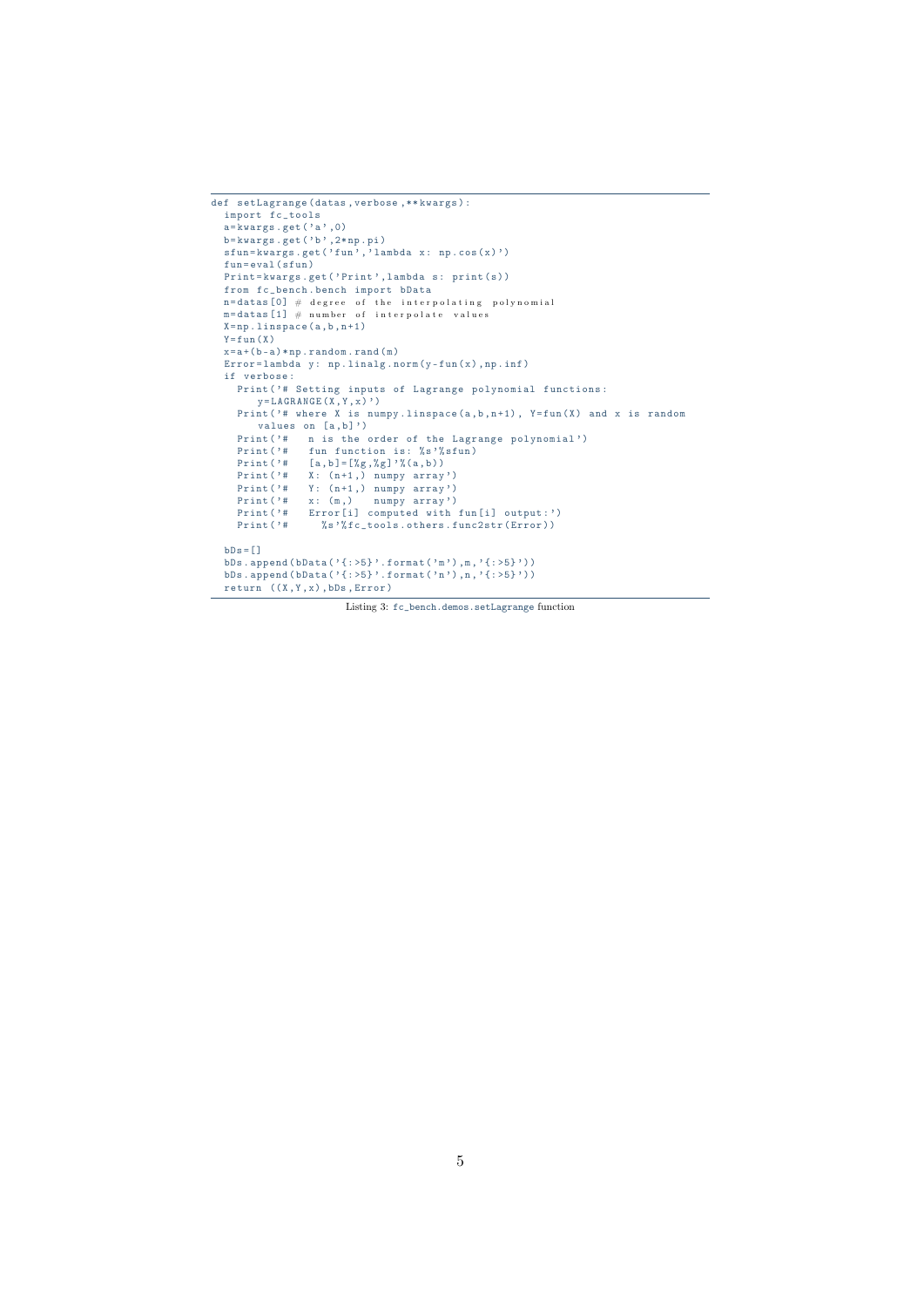```
Listing 4: : fc_bench.demos.bench_Lagrange function
def bench_Lagrange () :
  import fc_bench
   import numpy as np
  Lfun = [Lagrange, lagint]
  names = [\n \cdot \text{Lag}\n \cdot \n \cdot \text{Lagint}\n \cdot \n]compfun = lambda o1 , o2 : np . linalg . norm ( o1 - o2 , np . inf )
  n = [3, 5, 7, 11]; m = [100, 500];\texttt{N}, \texttt{M} \texttt{=} \texttt{np} . \tt{meshgrid}\left(\texttt{n}, \texttt{m}\right)In = np. vstack((N. flatten(), M. flatten(), T.fc_bench.bench (Lfun, setLagrange, In, compfun = compfun, names = names,
       info=False, labelsinfo=True, a=-1, b=1, fun='lambda x: np.sin(x)')
```
Output



## 2 Installation

<span id="page-5-0"></span>This toolbox was tested on various OS with Python releases (from [python.org\)](www.python.org):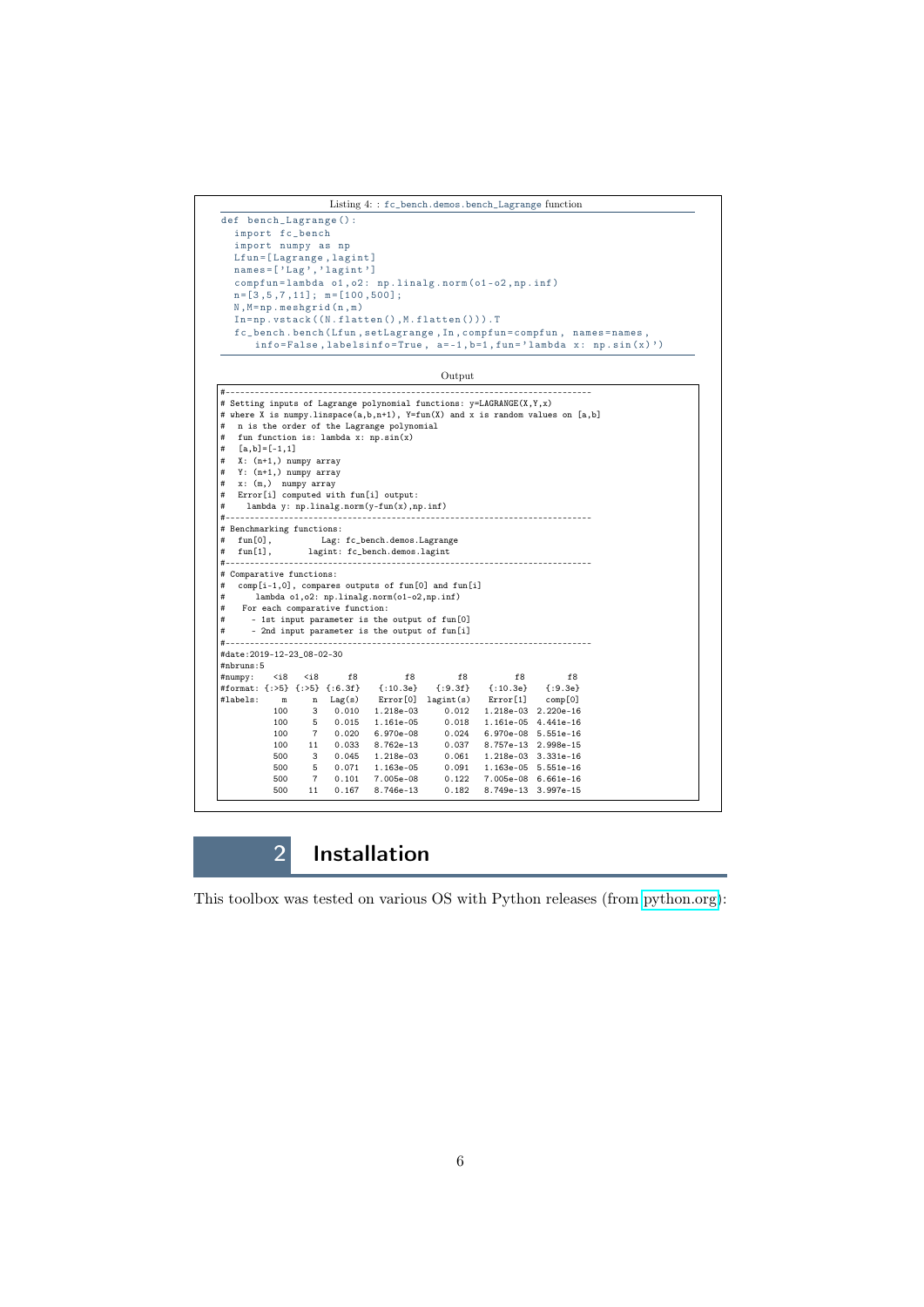| Linux                     | 2.7.17 | 3.5.9 | 3.6.10 | 3.7.6 | 3.8.1 |
|---------------------------|--------|-------|--------|-------|-------|
| CentOS 7.7.1908           |        |       |        |       |       |
| Debian 9.11               |        |       |        |       |       |
| Fedora 29                 |        |       |        |       |       |
| OpenSUSE Leap 15.0        |        |       |        |       |       |
| Ubuntu 18.04.3 LTS        |        |       |        |       |       |
| Apple Mac OS X            | 2.7.17 | 3.5.4 | 3.6.8  | 3.7.6 | 3.8.1 |
| MacOS High Sierra 10.13.6 |        |       |        |       |       |
| MacOS Mojave 10.14.4      |        |       |        |       |       |
| Microsoft Windows         | 2.7.17 | 3.5.4 | 3.6.8  | 3.7.6 | 3.8.1 |
| Windows 10 (1909)         |        |       |        |       |       |

**Installation :** The <sup>(c</sup> bench<sup>c)</sup> Python package can be installed by using pip (or pip3) command [\[1\]](#page-24-1).

• For an installation which isolated to the current user, one can do:

```
$ pip install -U --user fc_bench
```
• For an installation for all users, one can do:

```
$ sudo pip install -U fc_bench
```
An other way is to download the required archive and to make installation from the downloaded file.

• For an installation which isolated to the current user, one can do:

```
$ pip install <PATH_TO_FOLDER>/fc_bench-<VERSION>.tar.gz --user -U
```
where <PATH\_TO\_FOLDER> will be replaced by the path to the saved archive and <VERSION> by the version of the archive.

• For an installation for all users, one can do:

\$ sudo pip install <PATH\_TO\_FOLDER>/fc\_bench-<VERSION>.tar.gz -U

Uninstall : To uninstall this package, you only have to execute one of these commands depending on the type of installation performed

```
$ pip uninstall fc_bench
```
or

<span id="page-6-0"></span>\$ sudo pip uninstall fc\_bench

## 3 fc\_bench.bench function

The fc\_bench.bench function run benchmark

Syntaxe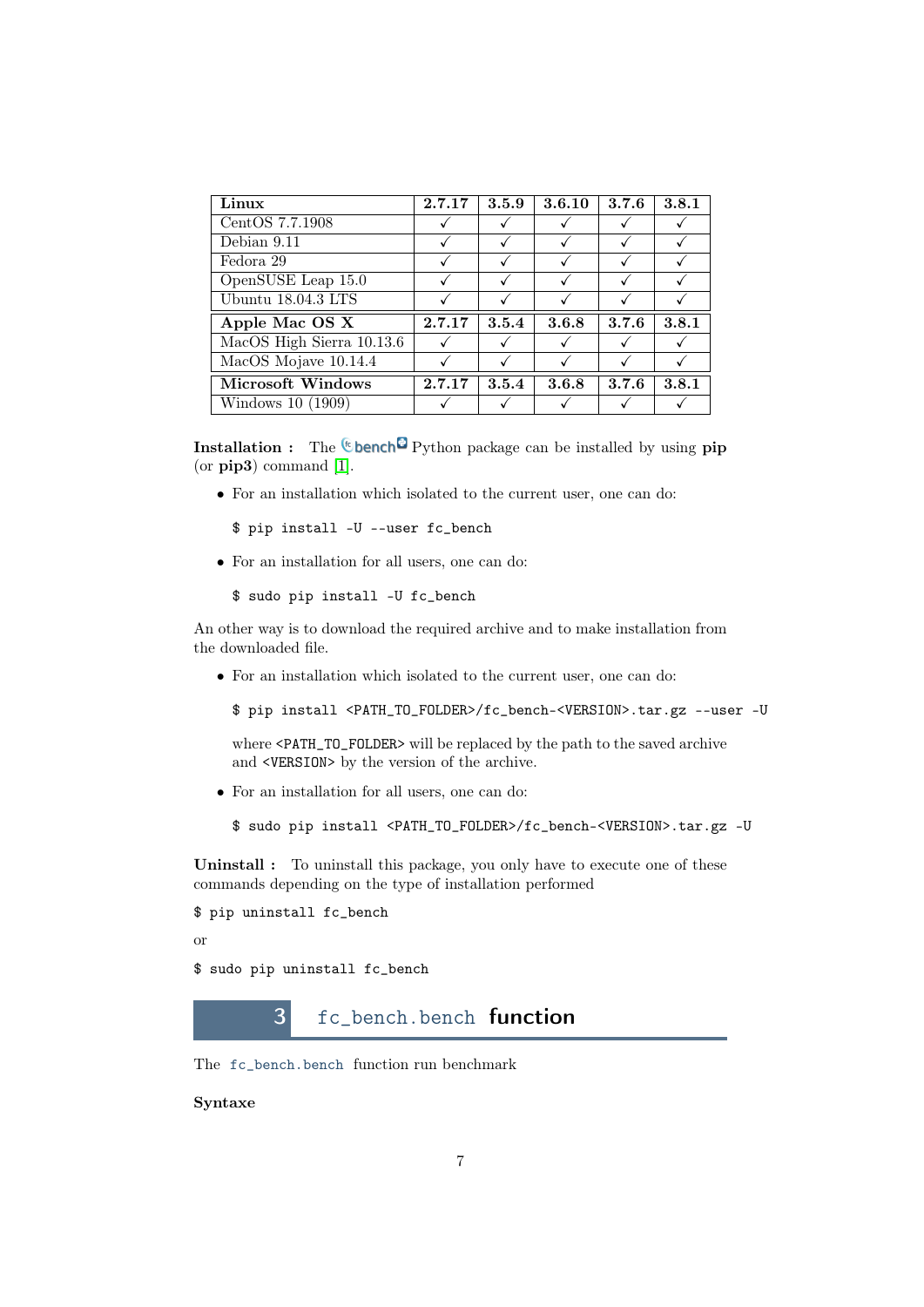```
fc_bench . bench ( Lfun , setfun , In )
fc_bench . bench ( Lfun , setfun , In , key = value , ...)
R = fc_bench . bench ( Lfun , setfun , In )
R=fc_bench.bench (Lfun, setfun, In, key=value,
    ...)
```
### Description

fc\_bench.bench(Lfun, setfun, In)

Runs benchmark for each function given in the list Lfun . So there are N functions Lfun[i], for  $i \in [0, N]$ . The function setfun is used to set input datas to these functions. There is its imposed syntax:

```
def setfun (datas, verbose, ** kwargs) :
  ...
  return ( Inputs , bDs , Errors )
```
The In input variable is used to run n benchmarks of the functions contained in Lfun. For the k-th benchmark,  $k \in [0, n]$ , the setfun is used with first parameter datas given as follows:

- $\bullet$  if In is a list, then n=len(In) and datas=In[k];
- $\bullet$  if In is a Numpy array, then n=In.shape[0] and datas=In[k].

Computational time in second of each function in Lfun is evaluated by time.time() function:

```
t=time.time(); out=Lfun[i]( *Inputs ); tcpu=time.time()-t
```
where Inputs is given by

Inputs,Bdatas,Errors=setfun(datas,verbose,\*\*kwargs)

```
fc_bench.bench(Lfun, setfun, In, key=value, ...)
```
Some optional key are available:

- names , set the names that will be displayed during the benchmarks to name each of the functions of Lfun . By default value is None and all the names are guessed from the functions of Lfun . Otherwise, value is a list with same length as Lfun such that value[i] is the string name associated with Lfun[i] function. If value[i] is the empty string, then the name is guessed from the function Lfun[i].
- nbruns , to set number of benchmark runs for each case and the mean of computational times is taken. Default value is 5. In fact, value+2 benchmarks are executed and the two worst are forgotten (see fc\_bench.mean\_run function)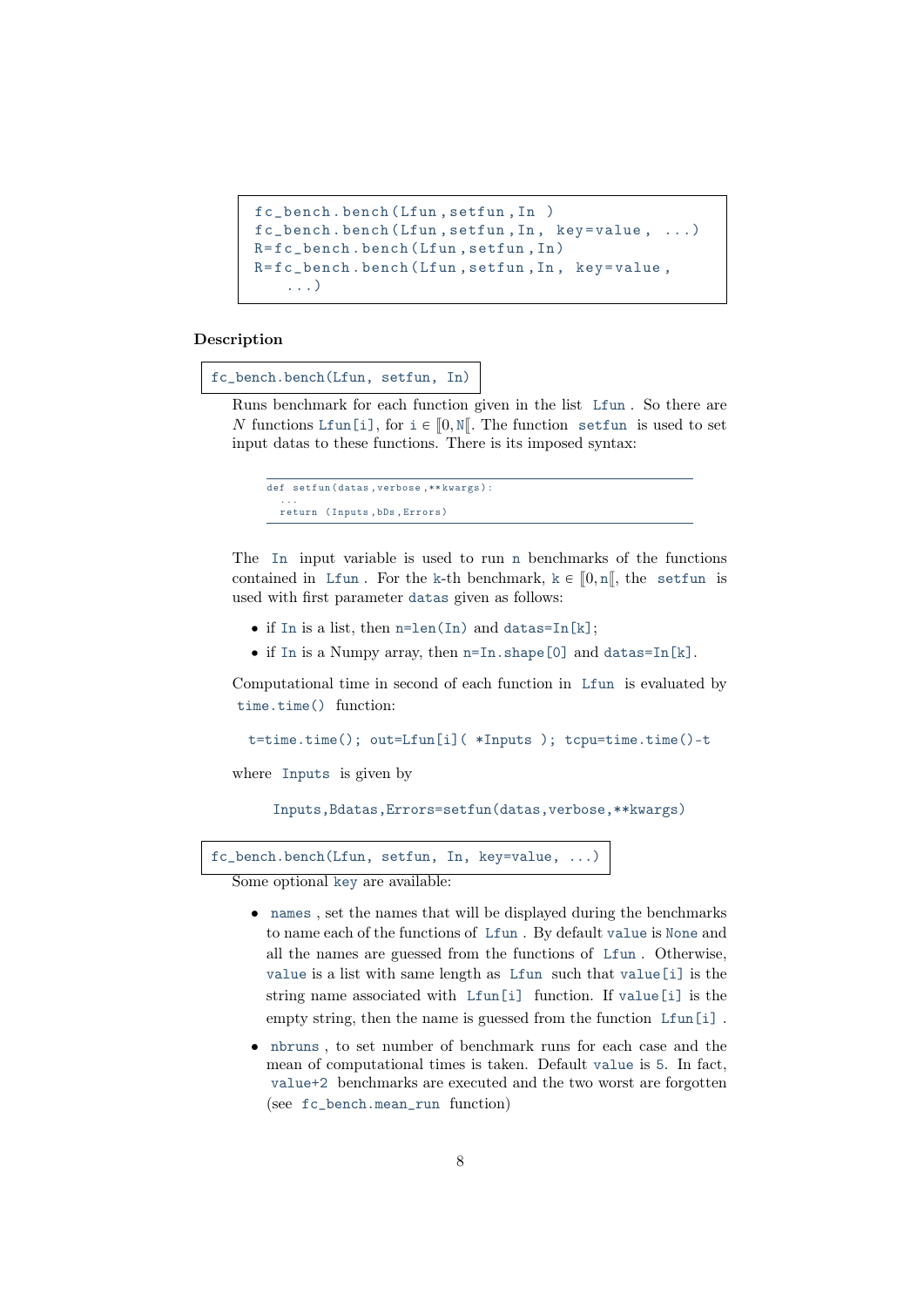- comment , string or list of strings displayed before running the benchmarks. If value is a list of strings, after printing the value[i], a line break is performed.
- info , if value is True(default), some informations on the computer and the system are displayed.
- labelsinfo , if value is True, some informations on the labels of the columns are automaticaly displayed. Default is False.
- savefile , if value is a not empty string, then displayed results are saved in directory benchs with value as filename. One can used savedir option to change the directory.
- savedir , if value is a not empty string, then when using savefile , the file is saved in directory value.
- before , value is a list of size 0 or N. if not empty, value[i] is None or a list of bdata objects. value [i] is used to set  $b_i$  columns datas **before** printing the Lfun[i] cputime column with  $b_i = \text{len}(\text{value}[i])$ . These columns datas are computed from the output of the Lfun[i] benchmarked function.
- after, as before option except that the  $a_i = \text{len}(\text{value}[i])$ columns datas are printed after the Lfun[i] cputime column.
- compfun , value is a function or a list of functions. This option can be used to display comparison between outputs of reference benchmarked function Lfun[0] and the others Lfun[i]. Each function must return a scalar.

In Figure [1,](#page-9-1) we represent how columns are constructed by the fc\_bench.bench function.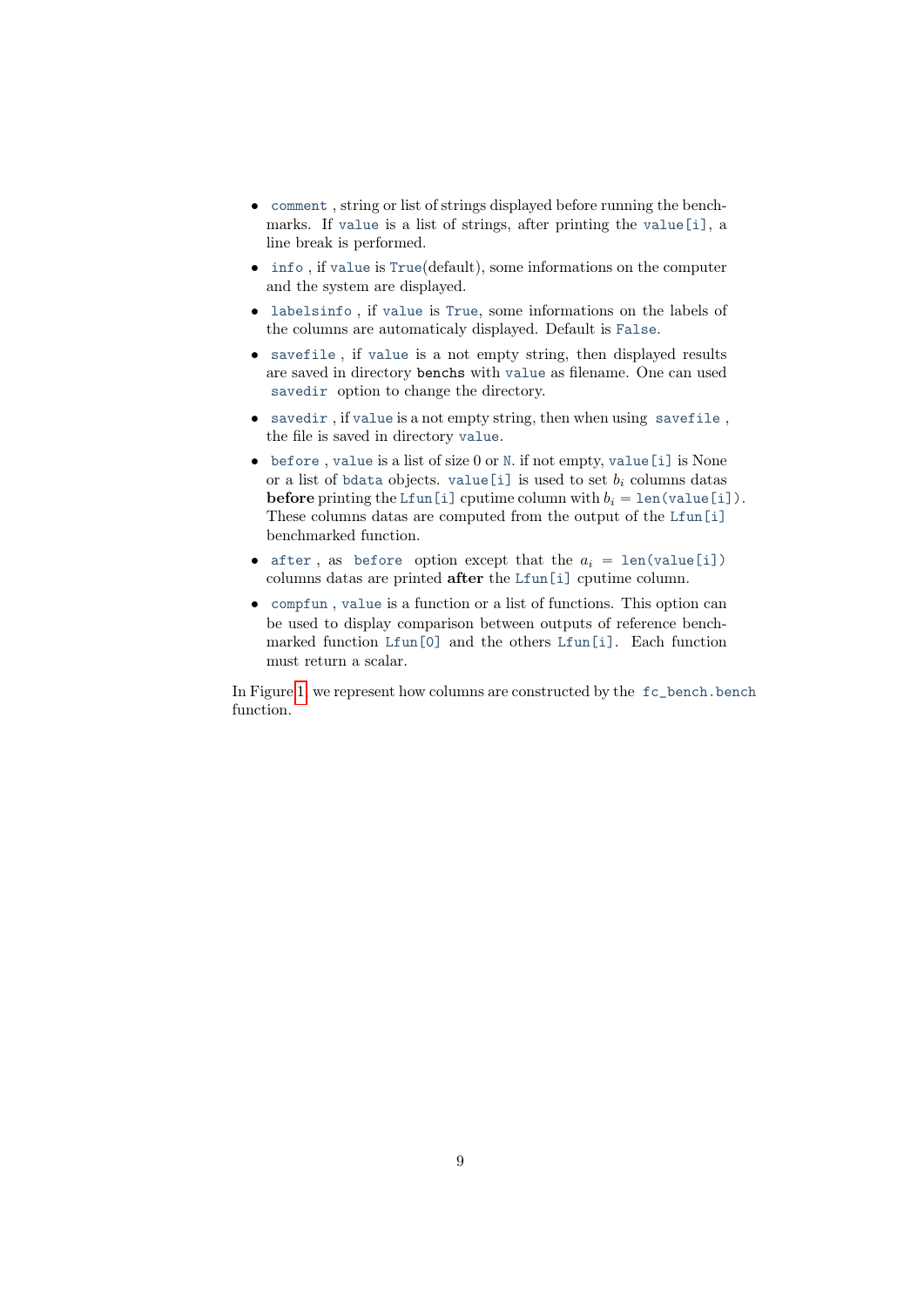<span id="page-9-1"></span>

Figure 1: Description of columns of the bench. Each  $|X|$  represents one column. Columns with light gray background are optionals. Below each subblock (boxes with gray background), the number of columns is given.

3.1 bData object

<span id="page-9-0"></span>The bData object is used to described and print the columns of the bench output. Its contructor is:

## Syntaxe

bData (name, value, sformat, key=value)

where name is the label of the column which appears in line #labels: ... of the bench output, value is the corresponding value to print (it can be a numerical value or a function) and sformat is the format used for formatting the column by using the str.format() method. The string print is sformat.format(value). The strlen optional key is used to set the minimum number of characters printed (default 0) otherwise this number is automaticaly computed. The numpy optional key is used to set the column which appears in line #numpy: ... of the bench output: its a str object (default '') that can be 'i4' for int32, 'i8' for int64, 'f8' for float32, ... (see numpy.dtype, for example np.dtype(np.int16).str returns '<i2'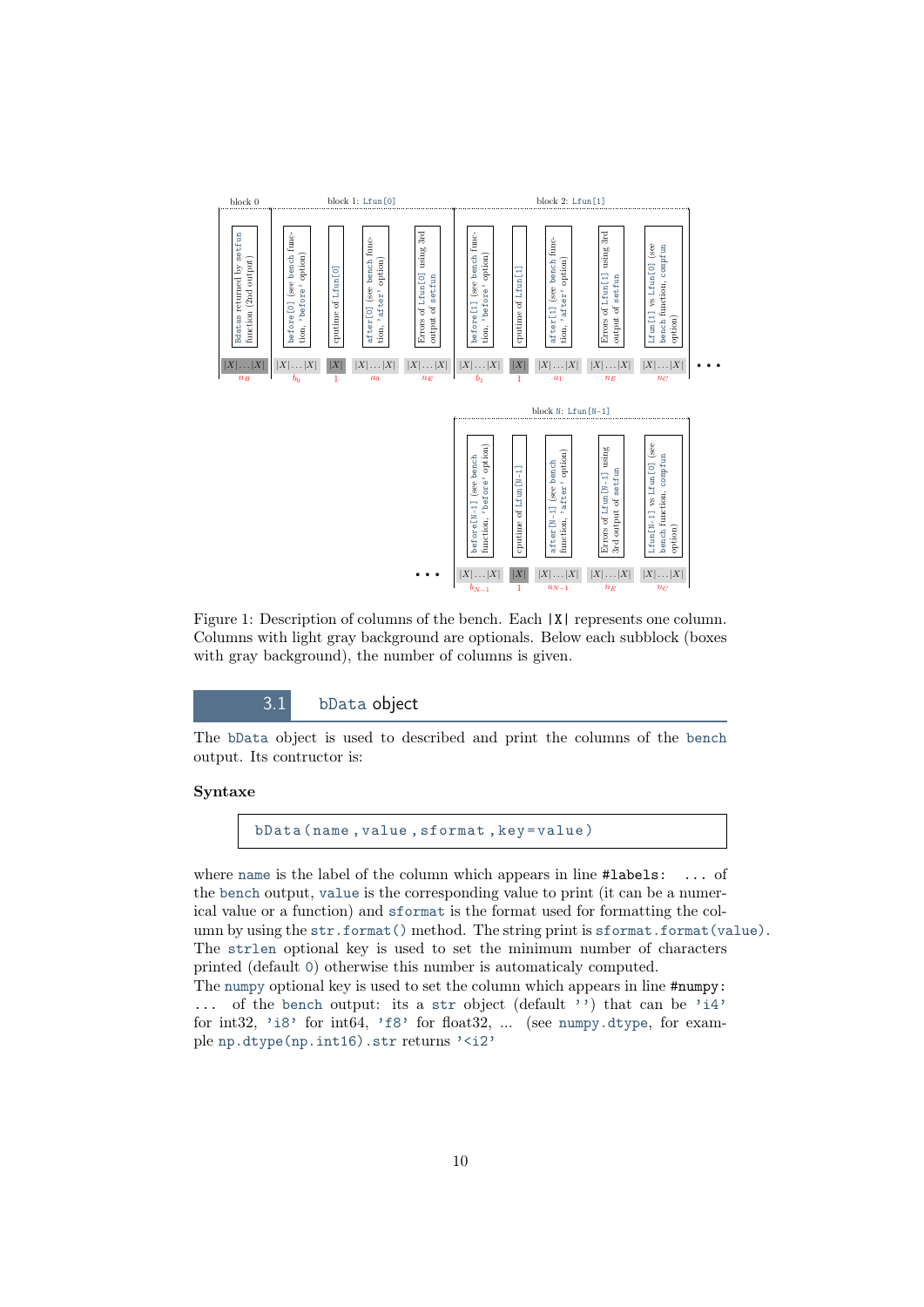<span id="page-10-0"></span>

<span id="page-10-1"></span>Let  $X$  be a  $(m,n)$  numpy array and Y be a  $(n,p)$  numpy array. We want to measure efficiency of the matricial product by using functions that we have written or numpy.matmul(X,Y) (function version) or  $X \& Y$  (operator version for

Python  $>=$  3.5) with various values of m, n and p. When using the **C** bench<sup>c</sup> package with Python version  $<$  3.5, efficiency is mesured only for the function numpy.matmul and the ones we wrote.

## <span id="page-10-2"></span>4.1.1 Square matrices: fc\_bench.demos.bench\_MatProd00 function

Let  $m = n = p$ . As a first step, we want to measure the performance of the function  $\text{numpy}.\text{matmul}(X,Y)$ .

```
def setMatProd00 (datas, verbose, ** kwargs) :
  from fc_bench . bench import bData
  m =datas
  \mathtt{X}\mathtt{=np} . \mathtt{random} . \mathtt{randn} (m , m )
   Y = np \cdot random \cdot randn(m, m)bDs = [bData('{:>8}'.format('m'),m,'{:>8}')]
  return ((X,Y), bDs, [])
```
Listing 5: fc\_bench.demos.setMatProd00 function

The fc\_bench.demos.setMatProd00 function given in Listing [5](#page-10-3) is used in fc\_bench.demos.bench\_MatProd00 function (file demos.py of the package directory)

|                            |                                    | Listing 6: : fc_bench.demos.bench_MatProd00 function |  |
|----------------------------|------------------------------------|------------------------------------------------------|--|
|                            |                                    | def bench_MatProd00():                               |  |
|                            | import fc_bench                    |                                                      |  |
|                            |                                    | import numpy as np                                   |  |
|                            | $Lfun=[np.mathu1]$                 |                                                      |  |
|                            |                                    | In=np.arange(500,4001,500)                           |  |
|                            |                                    | fc_bench.bench(Lfun,setMatProd00, In)                |  |
|                            |                                    | Output                                               |  |
| #-                         |                                    |                                                      |  |
| #                          |                                    | computer: cosmos-ubuntu-18-04                        |  |
| #                          |                                    | system: Ubuntu 18.04.3 LTS (x86_64)                  |  |
| #                          |                                    | processor: Intel(R) Core(TM) i9-7940X CPU @ 3.10GHz  |  |
| #                          | RAM: 62.6 Go                       | (1 procs/14 cores by proc/2 threads by core)         |  |
| #<br>#                     |                                    |                                                      |  |
| #                          | software: Python<br>relense: 3.7.6 |                                                      |  |
|                            |                                    |                                                      |  |
|                            |                                    |                                                      |  |
| #date: 2019-12-23_08-02-38 |                                    |                                                      |  |
| #nbruns:5                  |                                    |                                                      |  |
| #numpy:                    | $<$ i8                             | f8                                                   |  |
| #format:                   | $\{$ : >8}                         | $\{.9.3f\}$                                          |  |
| #labels:                   | m                                  | matmul(s)                                            |  |
|                            | 500                                | 0.004                                                |  |
|                            | 1000                               | 0.007                                                |  |
|                            | 1500                               | 0.018                                                |  |
|                            | 2000                               | 0.038                                                |  |
|                            | 2500                               | 0.074                                                |  |
|                            | 3000                               | 0.120                                                |  |
|                            | 3500                               | 0.181                                                |  |
|                            | 4000                               | 0.256                                                |  |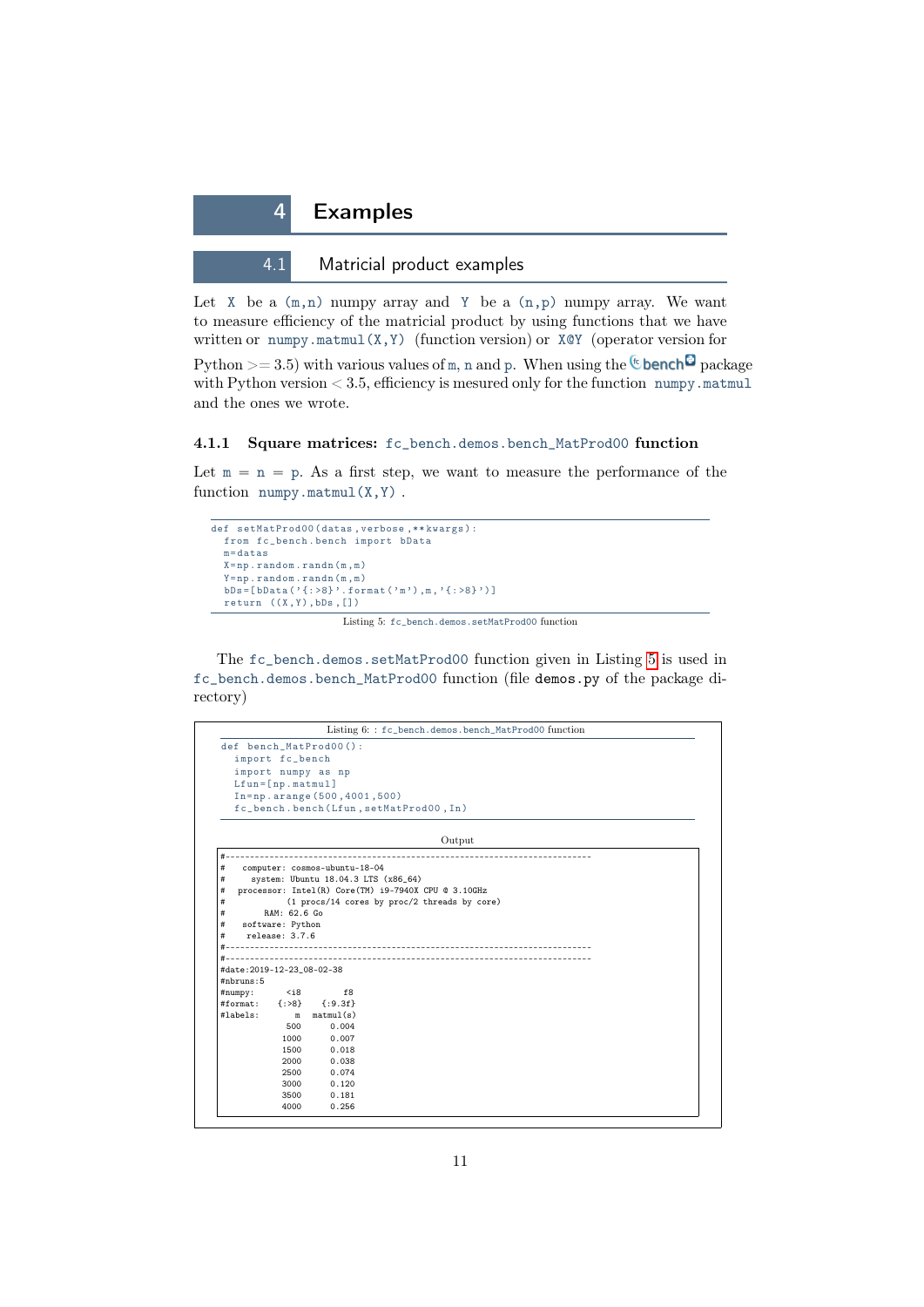### <span id="page-11-2"></span><span id="page-11-1"></span><span id="page-11-0"></span>4.1.2 Square matrices: fc\_bench.demos.bench\_MatProd01 function

Let  $m = n = p$ .

Some improvements are made to the fc\_bench.demos.setMatProd00 function (Listing [5\)](#page-10-3) by using verbose flag to display some information: this gives the fc\_bench.demos.setMatProd01 function presented in Listing [7.](#page-11-1) From the previous example, we also add the use of the options comment and savefile to the function fc\_bench.bench: this gives the function fc\_bench.demos.bench\_MatProd01 presented in Listing [8](#page-11-2) that uses the fc\_bench.demos.setMatProd01 function.

```
def setMatProd01 (datas, verbose, ** kwargs) :
  from fc_bench . bench import bData
  m =datas
  X = np . random . randn (m , m )
  Y = np. random. randn(m, m)if verbose :
    print ('# 1st input parameter: (m, m) Numpy array')
    .<br>print ('# 2nd input parameter: (m,m) Numpy array')
  bDs = [bData('{:>8}'.format('m'),m,'{:>8}')]
  return ((X,Y),bDs,[])
```
Listing 7: fc\_bench.demos.setMatProd01 function

|                            |                    |                                                                                | Listing 8:: fc_bench.demos.bench_MatProd01 function    |  |  |  |
|----------------------------|--------------------|--------------------------------------------------------------------------------|--------------------------------------------------------|--|--|--|
|                            |                    | def bench_MatProd01():                                                         |                                                        |  |  |  |
|                            | import fc_bench    |                                                                                |                                                        |  |  |  |
|                            |                    | import numpy as np                                                             |                                                        |  |  |  |
|                            | $Lfun=[np.mathu1]$ |                                                                                |                                                        |  |  |  |
|                            |                    |                                                                                | comment=['# Benchmarking function numpy.matmul',       |  |  |  |
|                            |                    |                                                                                | '# where X and Y are (m,m) Numpy arrays']              |  |  |  |
|                            |                    | $In=np. arrange(500, 4001, 500)$                                               |                                                        |  |  |  |
|                            |                    |                                                                                | fc_bench.bench(Lfun,setMatProd01, In, comment=comment, |  |  |  |
|                            |                    | savefile='MatProd01.out')                                                      |                                                        |  |  |  |
|                            |                    |                                                                                | Output                                                 |  |  |  |
|                            |                    |                                                                                |                                                        |  |  |  |
|                            |                    |                                                                                |                                                        |  |  |  |
|                            |                    | # Benchmarking function numpy.matmul<br># where X and Y are (m,m) Numpy arrays |                                                        |  |  |  |
|                            |                    |                                                                                |                                                        |  |  |  |
|                            |                    |                                                                                |                                                        |  |  |  |
|                            |                    |                                                                                |                                                        |  |  |  |
| #                          |                    | computer: cosmos-ubuntu-18-04                                                  |                                                        |  |  |  |
| #<br>#                     |                    |                                                                                | system: Ubuntu 18.04.3 LTS (x86_64)                    |  |  |  |
| #                          |                    |                                                                                | processor: Intel(R) Core(TM) i9-7940X CPU @ 3.10GHz    |  |  |  |
|                            | RAM: 62.6 Go       |                                                                                | (1 procs/14 cores by proc/2 threads by core)           |  |  |  |
| #<br>#                     | software: Python   |                                                                                |                                                        |  |  |  |
| #                          | release: 3.7.6     |                                                                                |                                                        |  |  |  |
|                            |                    |                                                                                |                                                        |  |  |  |
|                            |                    | # 1st input parameter: (m,m) Numpy array                                       |                                                        |  |  |  |
|                            |                    | # 2nd input parameter: (m,m) Numpy array                                       |                                                        |  |  |  |
|                            |                    |                                                                                |                                                        |  |  |  |
|                            |                    | #benchfile: benchs/MatProd01.out                                               |                                                        |  |  |  |
| #date: 2019-12-23_08-02-47 |                    |                                                                                |                                                        |  |  |  |
| #nbruns:5                  |                    |                                                                                |                                                        |  |  |  |
| #numpy:                    | $<$ i8             | f8                                                                             |                                                        |  |  |  |
| #labels:                   |                    | #format: {:>8} {:9.3f}<br>m matmul(s)                                          |                                                        |  |  |  |
|                            | 500                | 0.003                                                                          |                                                        |  |  |  |
|                            | 1000               | 0.008                                                                          |                                                        |  |  |  |
|                            | 1500               | 0.018                                                                          |                                                        |  |  |  |
|                            | 2000               | 0.037                                                                          |                                                        |  |  |  |
|                            | 2500               | 0.075                                                                          |                                                        |  |  |  |
|                            | 3000               | 0.120                                                                          |                                                        |  |  |  |
|                            | 3500               | 0.181                                                                          |                                                        |  |  |  |

As we can see information print from the fc\_bench.demos.setMatProd01 function are missing in output file benchs/MadProd01.out. We will see how to print them also in the output file.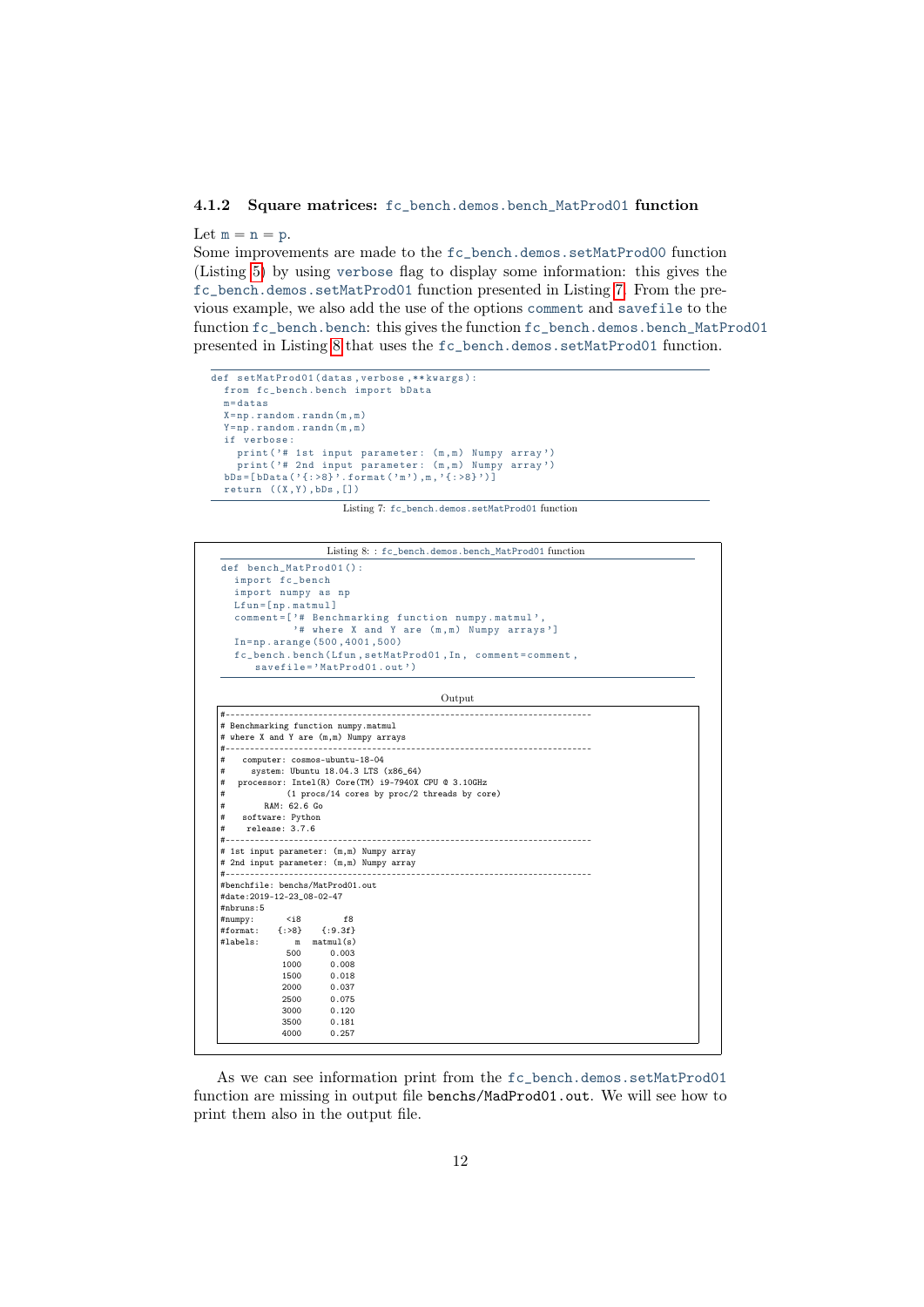## <span id="page-12-0"></span>4.1.3 Square matrices: fc\_bench.demos.bench\_MatProd02 function

Let  $m = n = p$ .

#nbruns:5

#numpy: <i8 f8<br>#numpy: <i8 f8<br>#format: {:>8} {:9.3f} \*\*<br>#format: {:>8}<br>#labels: m

 $m$  matmul(s)<br> $500$   $0.004$  $\begin{bmatrix} 500 & 0.004 \\ 1000 & 0.007 \end{bmatrix}$ 1000 0.007<br>1500 0.018  $\begin{array}{ccc} 1500 & \quad & 0.018 \\ 2000 & \quad & 0.038 \end{array}$ 2000 0.038 2500 0.076 3000 0.121 3500 0.181  $0.255$ 

To have information print from the fc\_bench.demos.setMatProd01 also saved in the output file we just add the following line:

```
Print=kwargs.get('Print',lambda s: print(s))
```
This gives the fc\_bench.demos.setMatProd02 function presented in Listing [9.](#page-12-1) This function is then used in fc\_bench.demos.bench\_MatProd02 given in Listing [10.](#page-12-2)

```
def setMatProd02 (m, verbose, ** kwargs) :
 Print=kwargs.get ('Print', lambda s: print (s))
  from fc_bench . bench import bData
 X = np.random.random(m, m)Y = np . random . randn (m, m)
  if verbose :
    Print ('# 1st input parameter: (m, m) Numpy array')
    Print ('# 2nd input parameter: (m, m) Numpy array')
  bDs = [bData('{:>8}'.format('m'), m, '{:>8}')]
  return ((X,Y), bDs, [])
```
Listing 9: fc\_bench.demos.setMatProd02 function

<span id="page-12-2"></span>

| def bench_MatProd02():                                                                                                       |                                                        |
|------------------------------------------------------------------------------------------------------------------------------|--------------------------------------------------------|
| import fc_bench                                                                                                              |                                                        |
| import numpy as np                                                                                                           |                                                        |
| $Lfun=[np.mathu1]$                                                                                                           |                                                        |
|                                                                                                                              | comment=['# Benchmarking function numpy.matmul',       |
|                                                                                                                              | '# where X and Y are (m,m) Numpy arrays']              |
| $In=np. \text{ arrange } (500, 4001, 500)$                                                                                   |                                                        |
|                                                                                                                              | fc_bench.bench(Lfun,setMatProd02, In, comment=comment, |
| $savefile='MatProd02')$                                                                                                      |                                                        |
|                                                                                                                              |                                                        |
|                                                                                                                              |                                                        |
|                                                                                                                              | Output                                                 |
|                                                                                                                              |                                                        |
|                                                                                                                              |                                                        |
| # Benchmarking function numpy.matmul<br># where X and Y are (m,m) Numpy arrays                                               |                                                        |
|                                                                                                                              |                                                        |
| computer: cosmos-ubuntu-18-04                                                                                                |                                                        |
|                                                                                                                              | system: Ubuntu 18.04.3 LTS (x86_64)                    |
|                                                                                                                              | processor: Intel(R) Core(TM) i9-7940X CPU @ 3.10GHz    |
|                                                                                                                              | (1 procs/14 cores by proc/2 threads by core)           |
| RAM: 62.6 Go                                                                                                                 |                                                        |
| software: Python                                                                                                             |                                                        |
| release: 3.7.6                                                                                                               |                                                        |
|                                                                                                                              |                                                        |
| #<br>#<br>#<br>#<br>#<br>#<br>#<br>#<br># 1st input parameter: (m,m) Numpy array<br># 2nd input parameter: (m,m) Numpy array |                                                        |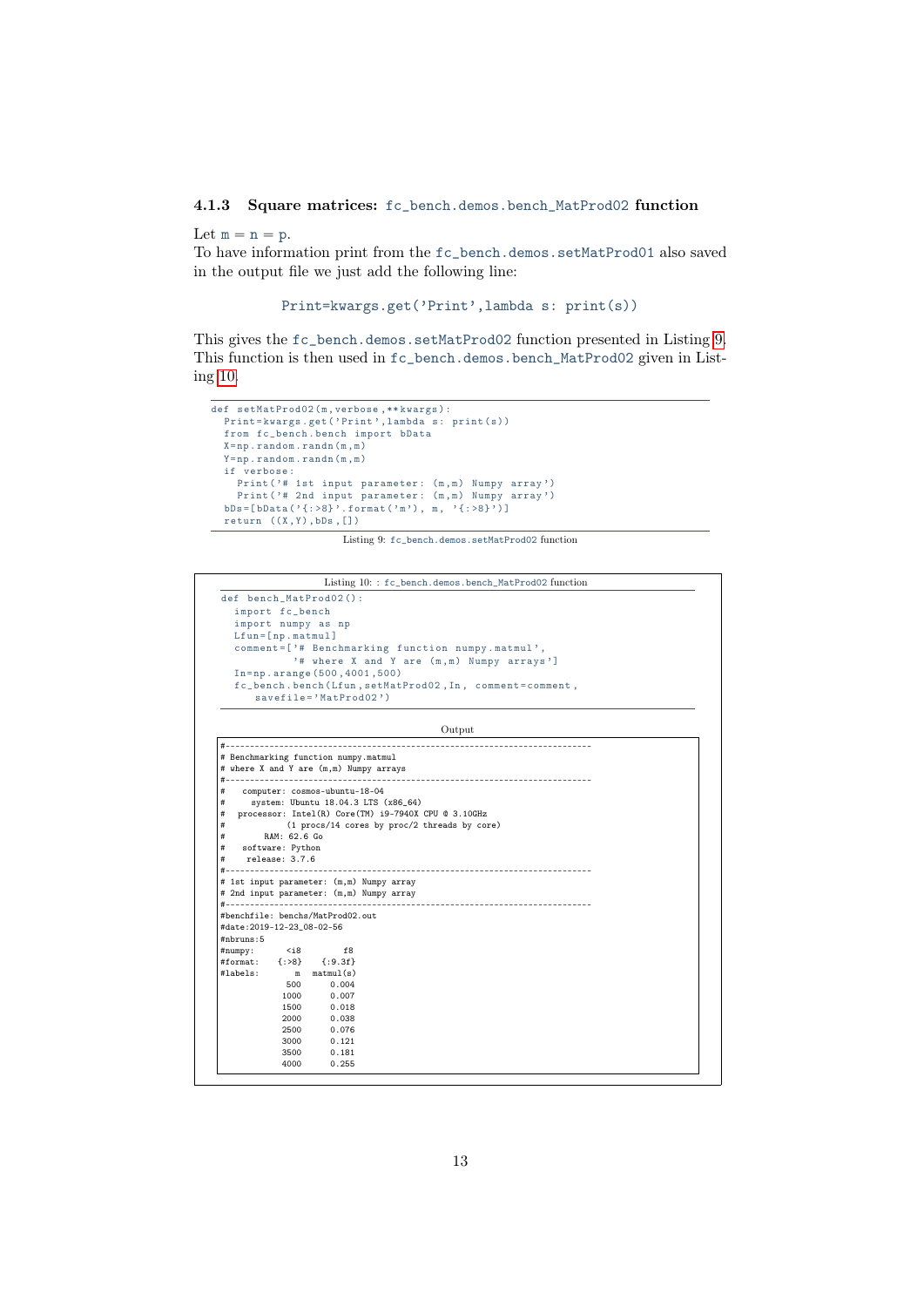## <span id="page-13-1"></span><span id="page-13-0"></span>4.1.4 Square matrices: fc\_bench.demos.bench\_MatProd03 and 04 functions

Let  $m = n = p$ .

We want to compare computationnal times between the numpy.matmul $(X, Y)$ function, the X@Y command (@ operator is defined since version 3.5 of Python) and the fc\_bench.demos.matprod01 function given in Listing [11.](#page-13-1)

```
\overline{\text{def matprod}(A,B)}:
  import numpy as np
  (n \cdot m) = A. shape
  (p, q) = B. shape
   assert m==p, 'shapes % s and % s not aligned: %d (dim 1) != %d (dim
      0) \frac{1}{6} (str(A. shape), str(B. shape), A. shape [1], B. shape [0])
  C = np \cdot zeros((n, q))for i in np.arange(n):
    for j in np.arange(q):
       for k in np. arange (m) :
         C[i,j] += A[i,k]*B[k,j]return C
```
Listing 11: fc\_bench.demos.matprod01 function

The fc\_bench.demos.setMatProd02 function given in Listing [9](#page-12-1) is used in fc\_bench.demos.bench\_MatProd03 function (file demos\_op.py).

```
Listing 12: : fc_bench.demos.bench_MatProd03 function
def bench MatProd03 () :
  import fc_bench
   import numpy as np
   Lfun = [np.matmul, lambda X, Y: X@Y, fc_bench.demos.matprod01]
  comment =[ '# Benchmarking function numpy . matmul ' ,
              '# where X and Y are m - by - m Numpy arrays ']
  In = np . arange (50 ,201 ,50)
  fc_bench . bench ( Lfun , fc_bench . demos . setMatProd02 , In , comment = comment )
                                                Output
#---------------------------------------------------------------------------
# Benchmarking function numpy.matmul
# where X and Y are m-by-m Numpy arrays
#---------------------------------------------------------------------------
    # computer: cosmos-ubuntu-18-04
# system: Ubuntu 18.04.3 LTS (x86_64)
# processor: Intel(R) Core(TM) i9-7940X CPU @ 3.10GHz
             (1 procs/14 cores by proc/2 threads by core)
        # RAM: 62.6 Go
   software: Python
# release: 3.7.6
      #---------------------------------------------------------------------------
# 1st input parameter: (m,m) Numpy array
# 2nd input parameter: (m,m) Numpy array
                          #---------------------------------------------------------------------------
#date:2019-12-23_08-03-05
#nbruns:5
#numpy: <i8 f8 f8 f8
#format: {:>8} {:9.3f} {:11.3f} {:12.3f}
               m matmul(s) \langlelambda>(s) matprod01(s)<br>50 0.000 0.000 0.089
              50 0.000 0.000 0.089
              100 0.000 0.000 0.689
              150 0.000 0.000 2.374
              200 0.000 0.000 5.398
```
As the second function in Lfun has no name, the guess name is  $\langle$ lambda>. One can set a more convenient name by using the names option: this is the object of Listing [13.](#page-14-1) When empty value is set in names list then a guessed name is used.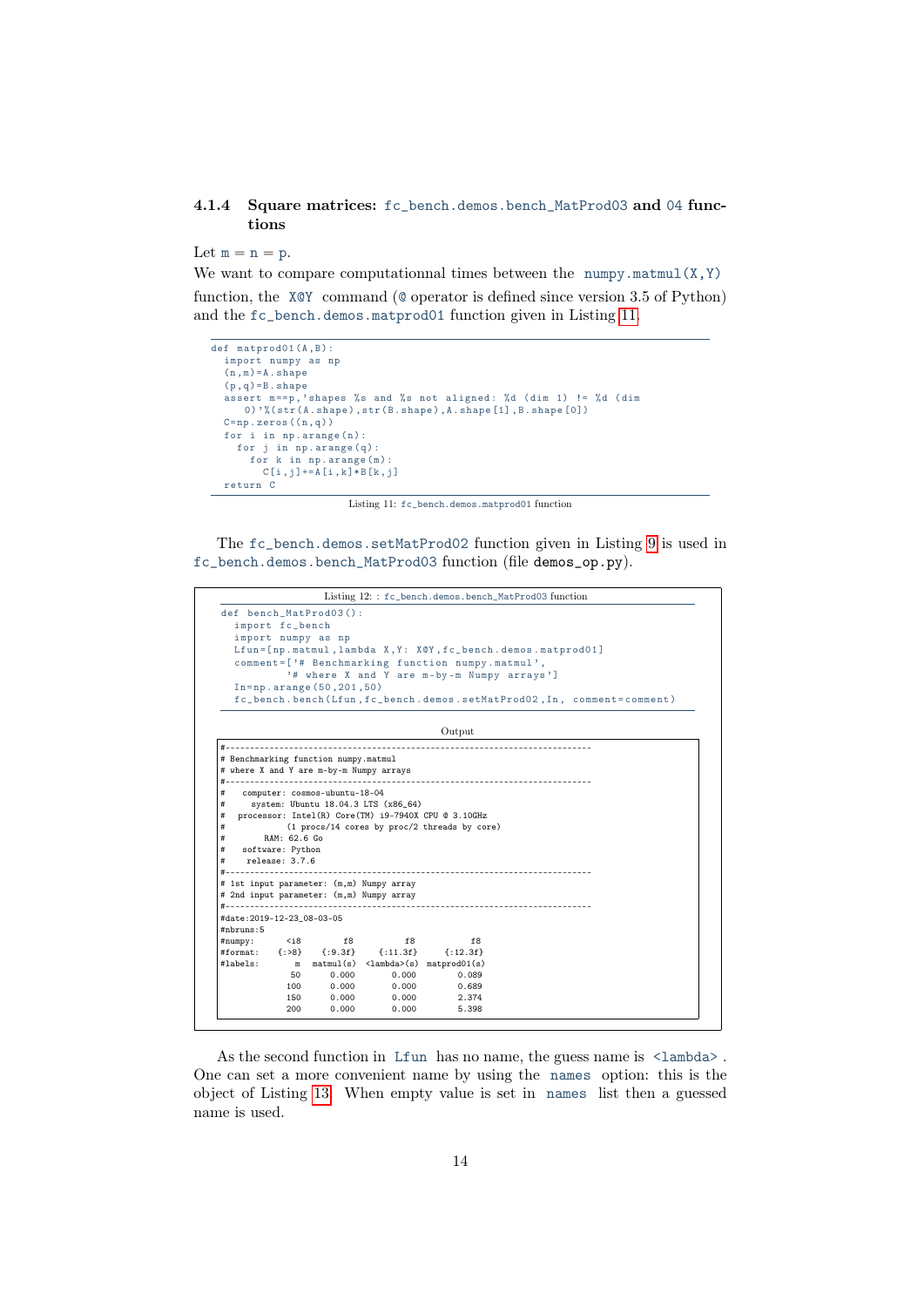<span id="page-14-1"></span>

# RAM: 62.6 Go<br># software: Python software: Python release: 3.7.6

#date:2019-12-23\_08-04-06

#nbruns:5

# 1st input parameter: (m,m) Numpy array # 2nd input parameter: (m,m) Numpy array

+format: {:>8} {:14.3f} {:6.3f}<br>
#dabels: m matmul(X,Y)(s) X@Y(s)

#numpy: <i8 f8 f8 f8

#labels: m matmul(X,Y)(s) X@Y(s) matprod01(s) 50 0.000 0.000 0.090

100 0.000 0.000 0.703 150 0.000 0.000 2.342 200 0.000 0.000 5.608

With Python version  $\lt 3.5$ , the lambda X, Y: X@Y function must be omited in Lfun.

#### <span id="page-14-0"></span>4.1.5 Square matrices: fc\_bench.demos.bench\_MatProd05 function

#---------------------------------------------------------------------------

#---------------------------------------------------------------------------

As previous section, we want to compare computationnal times between the numpy.matmul(X,Y) function, the X@Y command and the fc\_bench.demos.matprod01 function given in Listing [11.](#page-13-1) In addition, we also want to display errors between the outputs of the functions. The first function given in Lfun is the reference one and errors are always computed by using output of this reference function and output of the other functions.

Two examples are proposed that use the fc\_bench.bench function with error option to display comparative errors. They both use the fc\_bench.demos.setMatProd02 function given in Listing [9.](#page-12-1) The first one given in Listing [14](#page-15-0) uses the comment option and a manual writing to print some informations about labels columns. The second one given in Listing [15](#page-16-1) uses the labelsinfo option to automatically print some informations about labels columns.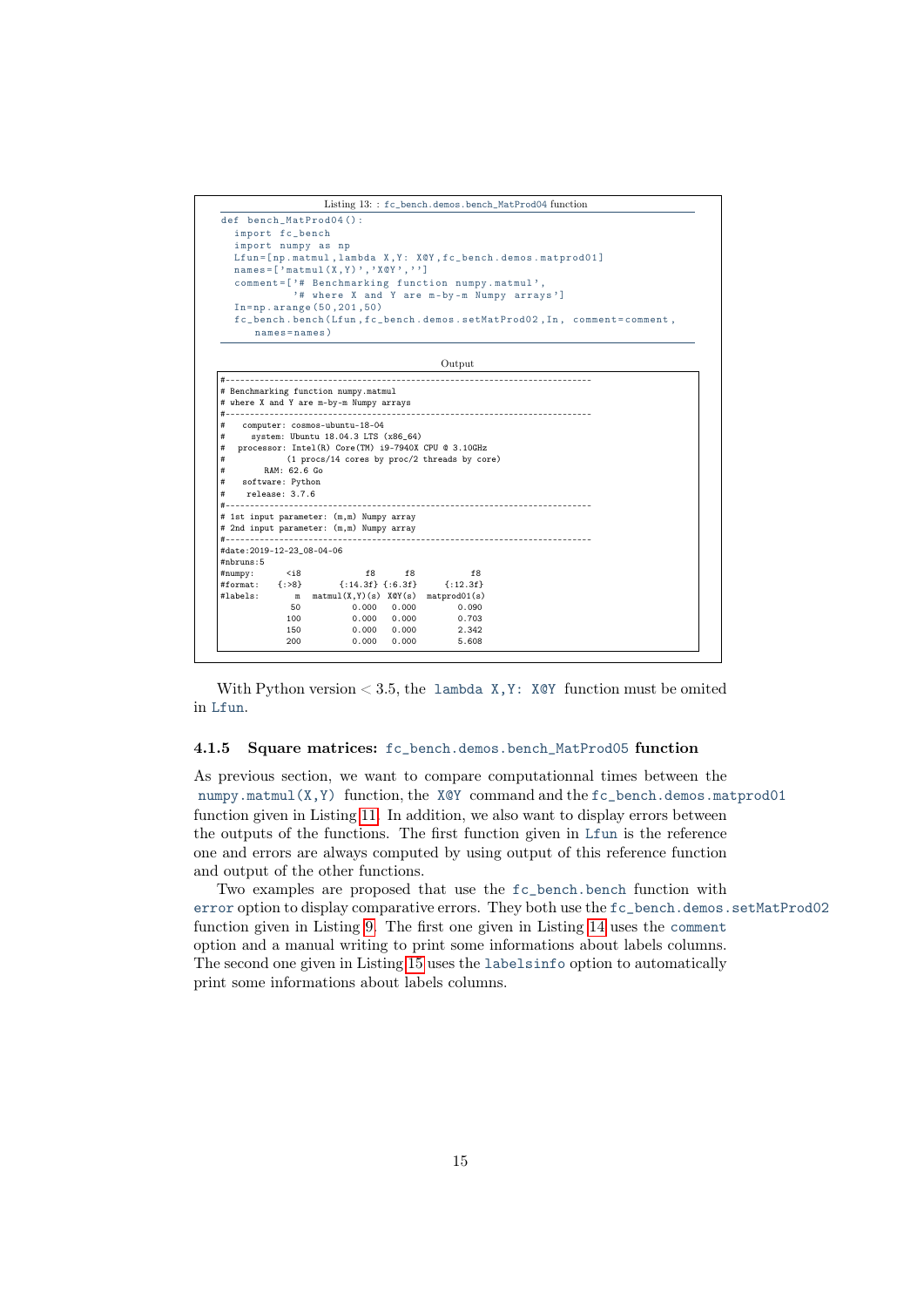```
Listing 14: : fc_bench.demos.bench_MatProd05 function
def bench_MatProd05 () :
    import fc_bench
     import numpy as np
Lfun =[ np . matmul , lambda X , Y : X@Y , fc_bench . demos . matprod02 ]
     compfun = lambda o1 , o2 : np . linalg . norm ( o1 - o2 , np . inf )
names =[ ' matmul (X , Y ) ' , ' X@Y ' , ' ']
     comment =[ '# Benchmarking functions : ' ,
'# A1 = numpy . matmul (X , Y ) ( reference ) ' ,
'# A2 = X@Y ' ,
'# A3 = fc_bench . demos . matprod02 (X , Y ) ' ,
'# where X and Y are m - by - m Numpy arrays ' ,
'# comp [0] is the norm ( A1 - A2 , Inf ) ' ,
'# comp [2] is the norm ( A1 - A3 , Inf ) ']
    In = np . arange (100 ,401 ,100)
     fc_bench . bench ( Lfun , fc_bench . demos . setMatProd02 , In , comment = comment ,
names = names , info = False , compfun = compfun )
```
Output

| # Benchmarking functions:  |              |                                                                          |               |       |                 |  |
|----------------------------|--------------|--------------------------------------------------------------------------|---------------|-------|-----------------|--|
| #                          |              | $A1 = number \dots \times I(X, Y)$ (reference)                           |               |       |                 |  |
| $A2 = XQY$<br>#            |              |                                                                          |               |       |                 |  |
| #                          |              | $A3 = f c_{\text{.}}$ bench.demos.matprod02 $(X, Y)$                     |               |       |                 |  |
|                            |              | # where X and Y are m-by-m Numpy arrays                                  |               |       |                 |  |
|                            |              | # comp[0] is the norm(A1-A2, Inf)                                        |               |       |                 |  |
|                            |              | # comp[2] is the norm(A1-A3, Inf)                                        |               |       |                 |  |
|                            |              |                                                                          |               |       |                 |  |
|                            |              | # 1st input parameter: (m,m) Numpy array                                 |               |       |                 |  |
|                            |              | # 2nd input parameter: (m,m) Numpy array                                 |               |       |                 |  |
|                            |              |                                                                          |               |       |                 |  |
| #date: 2019-12-23_08-05-08 |              |                                                                          |               |       |                 |  |
| #nbruns:5                  |              |                                                                          |               |       |                 |  |
|                            |              | $# \text{numpy}:$ $\langle i8 \rangle$<br>f8                             | $f8$ f8       | f8    | $-$ f8          |  |
|                            |              | #format: {:>8} {:14.3f} {:6.3f} {:9.3e} {:12.3f} {:9.3e}                 |               |       |                 |  |
|                            |              |                                                                          |               |       |                 |  |
| #labels:                   | $\mathbf{m}$ | $\text{matmul}(X, Y)(s)$ $XQY(s)$ comp[0] $\text{matprod}(02(s)$ comp[1] |               |       |                 |  |
|                            | 100          | 0.000<br>0.000                                                           | $0.000e + 00$ |       | 0.019 3.888e-13 |  |
|                            | 200          | 0.000<br>0.000                                                           | $0.000e + 00$ | 0.052 | 1.378e-12       |  |
|                            | 300          | 0.001<br>0.000                                                           | $0.000e + 00$ | 0.125 | 2.373e-12       |  |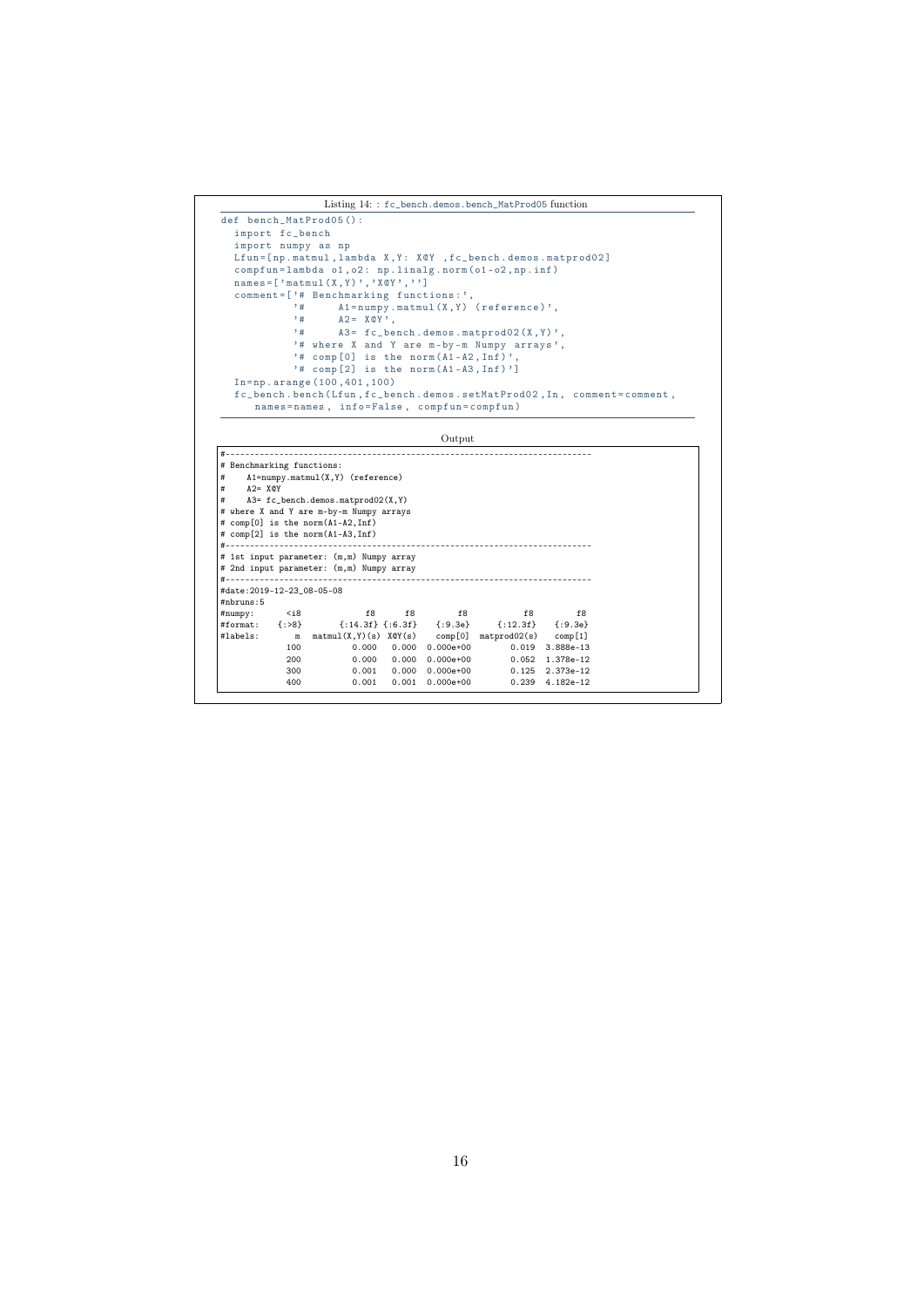<span id="page-16-1"></span>



### <span id="page-16-0"></span>4.1.6 Non-square matrices: fc\_bench.demos.bench\_MatProd06 function

As previous section, we want to compare computationnal times between the numpy.matmul(X,Y) function, the X@Y command and the fc\_bench.demos.matprod01 function given in Listing [11](#page-13-1) but this time with non-square matrices. In addition, we also want to display errors between the outputs of the functions. The first function is the reference one and errors are always computed by using output of this reference function and output of the functions.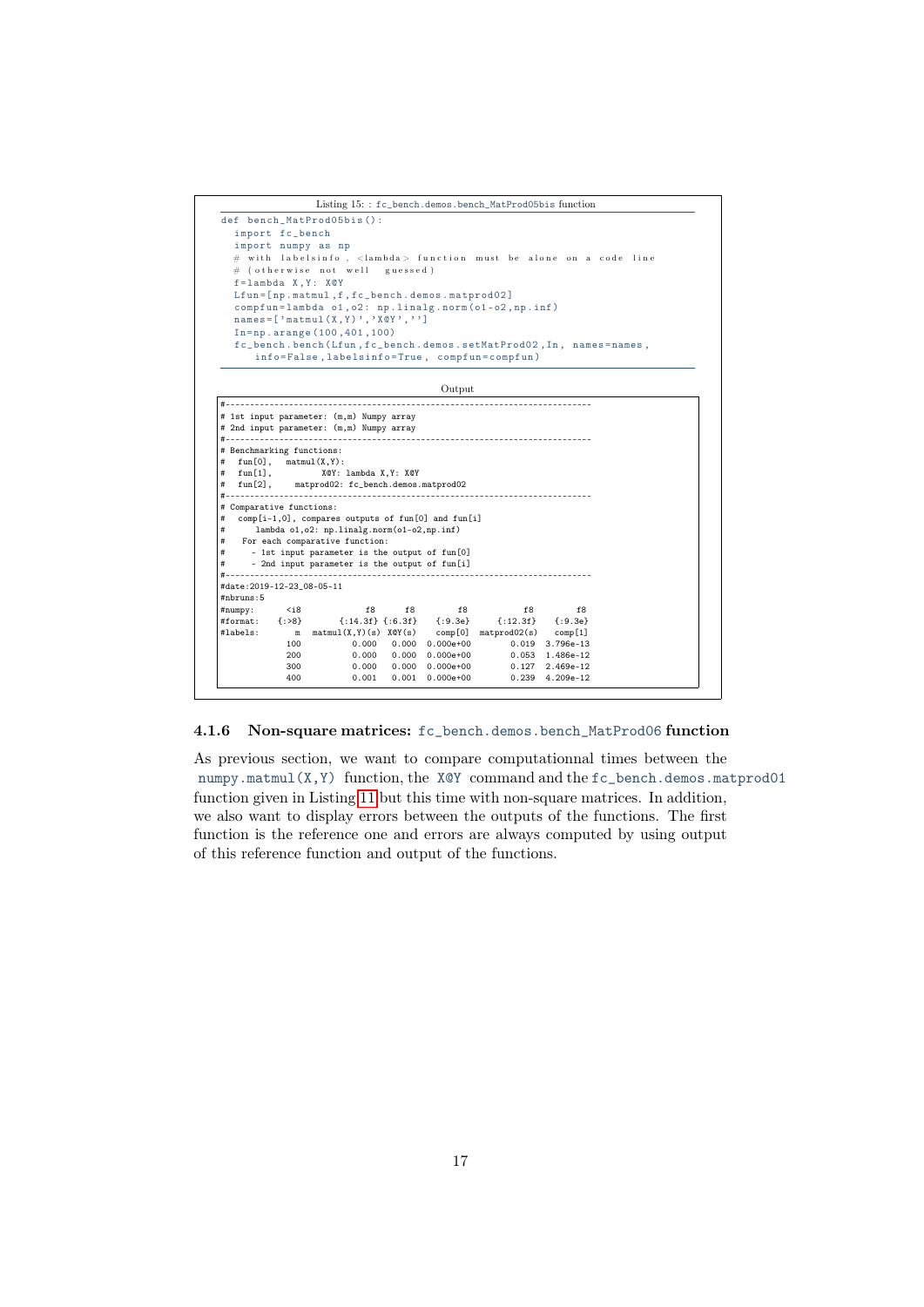```
def setMatProd03 ( datas , verbose ,** kwargs ) :
  assert len(data) = 3 or len(data) = 1Print=kwargs.get ('Print', lambda s: print (s))
  ldtype=kwargs.get('ldtype', )
  rdtype = kwargs . get ( ' rdtype ' , )
  lcomplex = kwargs . get ( ' lcomplex ' , False )
  rcomplex = kwargs . get ( ' rcomplex ' , False )
  from fc_bench . bench import bData
  if len(data) == 1:m = n = p = d \texttt{atas}else :
    [m, n, p] =datas
  X = genMat (m ,n , ldtype , lcomplex )
  Y = genMat (n ,p , rdtype , rcomplex )
  if verbose :
   Print ('# 1st input parameter: (m, n) Numpy array [%s]'%str (X.dtype))
     Print ('# 2nd input parameter: (n, p) Numpy array [%s]'%str (Y.dtype))
  bDs = [bData('{:>7}'.format('m'), m, '{:>7}')]
  bDs. append (bData ( '{: >7} '. format ( 'n '), n, '{: >7} '))
  bDs. append (bData ( '{: >7} '. format ( 'p'), p, '{: >7} '))
  return ((X,Y), bDs, [])
```
Listing 16: fc\_bench.demos.setMatProd03 function

```
def genMat (m ,n , dtype , isComplex ) :
  M = 0;if isComplex :
   M = 1 j * np. random. randn(m, n)M + = np . random . randn (m, n)
  return M
```
Listing 17: fc\_bench.demos.genMat function

The fc\_bench.demos.setMatProd03 function given in Listing [16](#page-17-0) is used in fc\_bench.demos.bench\_MatProd06 function.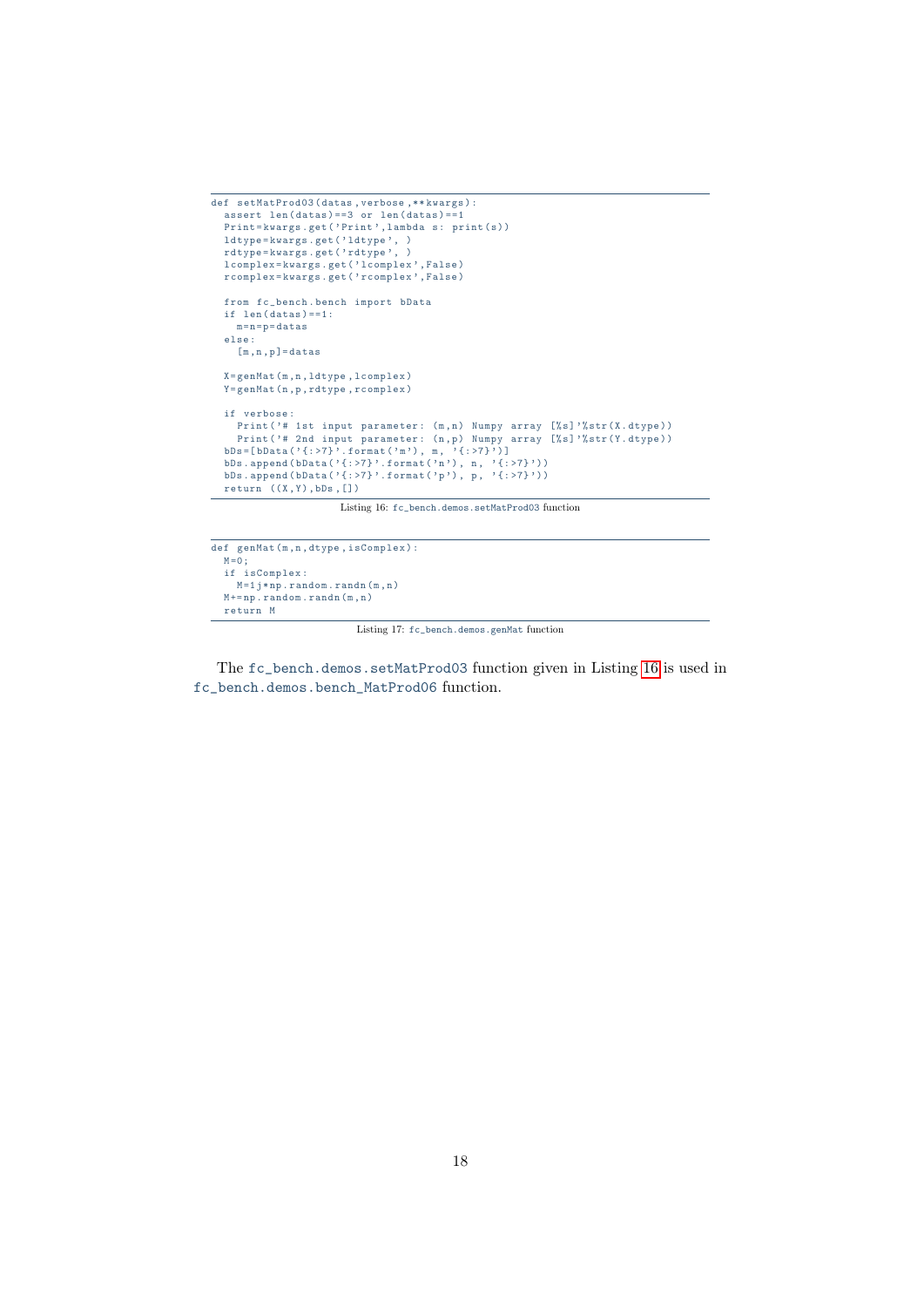

#### Output

|                                   | # Benchmarking functions: |                                                  |     |                                                                      |               |               |                           |                 |
|-----------------------------------|---------------------------|--------------------------------------------------|-----|----------------------------------------------------------------------|---------------|---------------|---------------------------|-----------------|
| #                                 |                           | $A1 = number \, \text{matmul}(X, Y)$ (reference) |     |                                                                      |               |               |                           |                 |
| #<br>$A2 = XQY$                   |                           |                                                  |     |                                                                      |               |               |                           |                 |
| #                                 |                           | A3= fc_bench.demos.matprod02(X,Y)                |     |                                                                      |               |               |                           |                 |
|                                   |                           |                                                  |     | # where X and Y are respectively (m,n) and (n,p) Numpy arrays        |               |               |                           |                 |
| # comp[0] is the norm(A1-A2, Inf) |                           |                                                  |     |                                                                      |               |               |                           |                 |
| # comp[1] is the norm(A1-A3,Inf)  |                           |                                                  |     |                                                                      |               |               |                           |                 |
|                                   |                           |                                                  |     |                                                                      |               |               |                           |                 |
|                                   |                           |                                                  |     | # 1st input parameter: (m,n) Numpy array [complex128]                |               |               |                           |                 |
|                                   |                           |                                                  |     |                                                                      |               |               |                           |                 |
|                                   |                           |                                                  |     |                                                                      |               |               |                           |                 |
|                                   |                           |                                                  |     | # 2nd input parameter: (n,p) Numpy array [float64]                   |               |               |                           |                 |
|                                   |                           |                                                  |     |                                                                      |               |               |                           |                 |
| #date: 2019-12-23_08-05-16        |                           |                                                  |     |                                                                      |               |               |                           |                 |
| #nhruns: 5                        |                           |                                                  |     |                                                                      |               |               |                           |                 |
| # number:                         |                           |                                                  |     | f8                                                                   |               |               | f8 f8 f8 f8               |                 |
|                                   |                           |                                                  |     | #format: {:>7} {:>7} {:>7} {:14.3f} {:6.3f} {:9.3e} {:12.3f} {:9.3e} |               |               |                           |                 |
| #labels:                          |                           |                                                  |     | m n p matmul(X,Y)(s) X@Y(s) comp[0] matprod02(s) comp[1]             |               |               |                           |                 |
|                                   | 100                       | 50                                               |     | 100 000                                                              | $0.001$ 0.000 |               | 0.000e+00 0.019 2.727e-13 |                 |
|                                   | 150                       | 50                                               |     | 100 000<br>0.000                                                     | 0.000         |               | 0.000e+00 0.026           | 2.751e-13       |
|                                   | 200                       | 50                                               | 100 | 0.000                                                                | 0.000         | $0.000e + 00$ |                           | 0.034 2.865e-13 |

## 4.2 LU factorization examples

<span id="page-18-0"></span>Let A be (m,m) Numpy array. The function fc\_bench.demos.permLU computes the permuted LU factorization of A and returns the three (m,m) Numpy array L , U and P which are respectively a lower triangular matrix with unit diagonal, an upper triangular matrix and a permutation matrix so that

 $P@A == L@U$ 

Its header is given in Listing [19.](#page-19-1)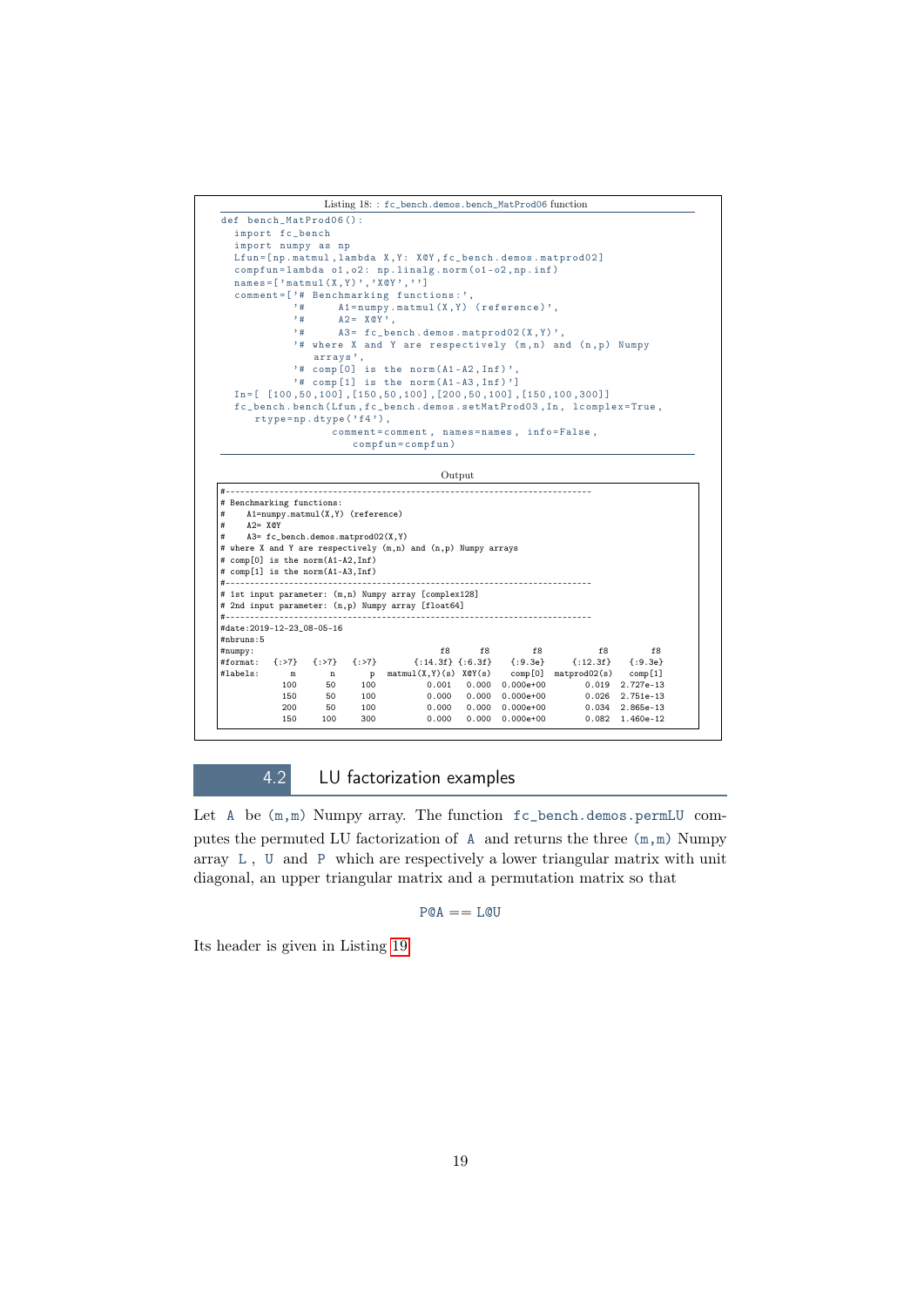```
def permLU(A):
  (m, n) = A. shape
   \frac{1}{\text{assert}} m==n
  U = A \cdot copy()p = np \cdot \text{arg}e(n)L = np \cdot eye(m)for k in np.arange(m-1):
      mu = np \cdot argmax (abs (U[k:, k]) ) + kif abs(U[mu, k]) > 1e-15:
        if mu!=k:U [ [ k , mu ] , k : ] = U [ \left[\!\left[mu\right],k\right] , k : ]
            L[[k, mu], :k] = L[[mu, k], :k]p [[ k , mu ]]= p [[ mu , k ]]
         for j in np \cdot \text{arange}(k+1, m):
            L[j, k] = U[j, k] / U[k, k]U[j, k:] \rightarrow -L[j, k] * U[k, k:]return L, U, permInd2Mat (p)
```
Listing 19: fc\_bench.demos.permLU function

### <span id="page-19-0"></span>4.2.1 fc\_bench.demos.bench\_LU00

We present a very simple benchmark of the fc\_bench.demos.permLU function. The fc\_bench.demos.setLU00 function, given in Listing [20,](#page-19-2) is used in the fc\_bench.demos.bench\_LU00 function (file demos.py). The source code and the printed ouput are given in Listing [21.](#page-20-1)

```
def setLU00 (datas, verbose, ** kwargs) :
  Print=kwargs.get('Print', lambda s: print(s))
  from fc_bench . bench import bData
  m = datas
  \mathtt{A}\mathtt{=np} . \mathtt{random} . \mathtt{randn} (m , m )
  if verbose :
    Print ('# input parameter: (m, m) Numpy array')
  bDs = [ bData ( ' { : >8 } ' . format ( 'm' ) , m , ' { : >8 } ' ) ]return ((A), bDs, []
```
Listing 20: fc\_bench.demos.setLU00 function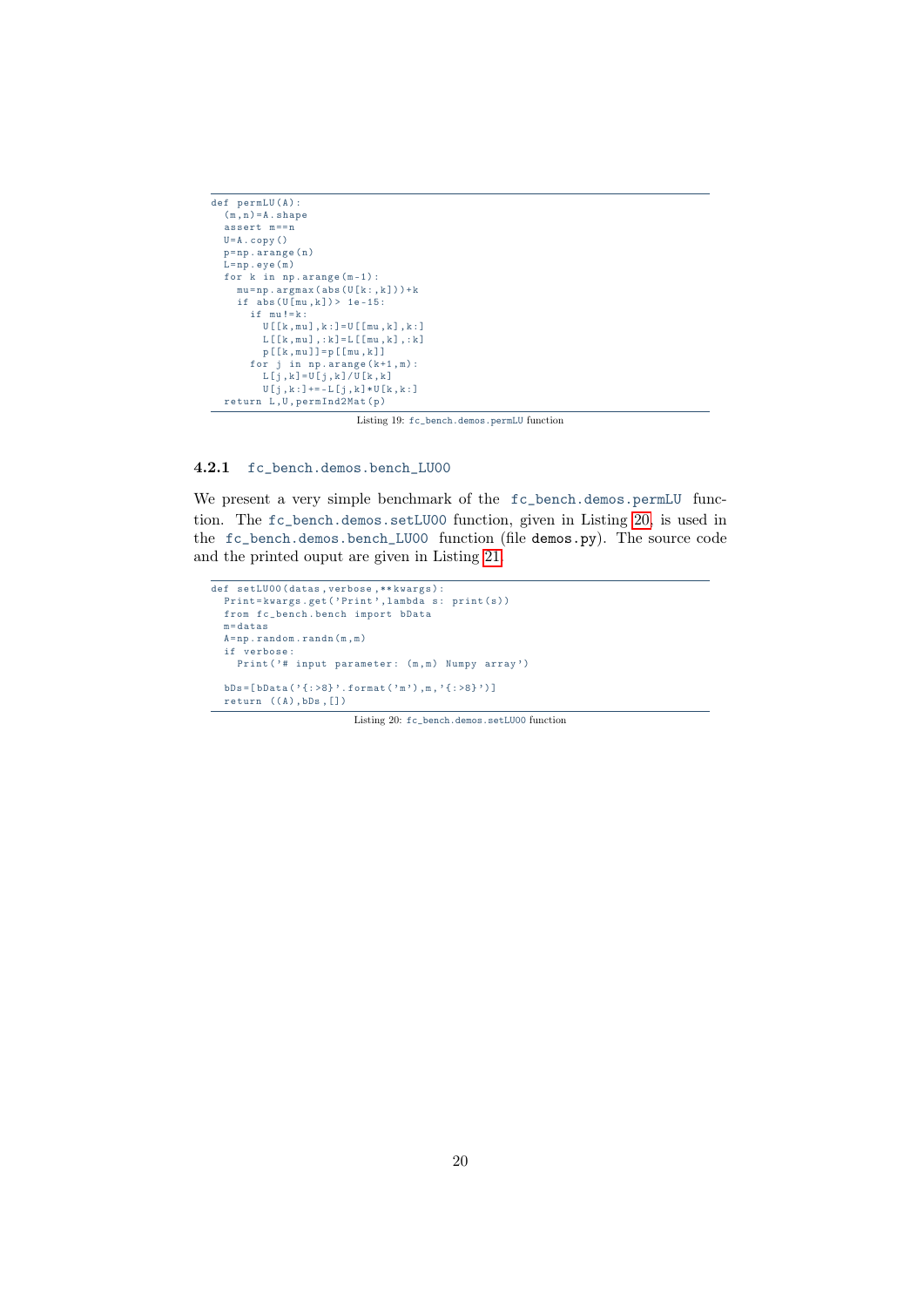```
Listing 21: : fc_bench.demos.bench_LU00 function
def bench_LU00 () :
  import fc_bench
  import numpy as np
Lfun =[ permLU ]
  comment =[ '# Benchmarking function fc_bench . demos . permLU function ( LU
      factorization)']
  In = np . arange (100 ,401 ,100)
  fc_bench . bench ( Lfun , setLU00 , In , comment = comment )
```
Output

|                                                               |                  |                                      | __________________                                                        |
|---------------------------------------------------------------|------------------|--------------------------------------|---------------------------------------------------------------------------|
|                                                               |                  |                                      | # Benchmarking function fc_bench.demos.permLU function (LU factorization) |
| #<br>#                                                        |                  | computer: cosmos-ubuntu-18-04        |                                                                           |
| #                                                             |                  | system: Ubuntu 18.04.3 LTS (x86_64)  |                                                                           |
| #                                                             |                  |                                      | processor: Intel(R) Core(TM) i9-7940X CPU @ 3.10GHz                       |
| #                                                             |                  |                                      | (1 procs/14 cores by proc/2 threads by core)                              |
| #                                                             | RAM: 62.6 Go     |                                      |                                                                           |
| #                                                             | software: Python |                                      |                                                                           |
| #                                                             | release: 3.7.6   |                                      |                                                                           |
|                                                               |                  |                                      |                                                                           |
|                                                               |                  |                                      |                                                                           |
|                                                               |                  | # input parameter: (m,m) Numpy array |                                                                           |
|                                                               |                  |                                      |                                                                           |
| #date: 2019-12-23_08-05-18                                    |                  |                                      |                                                                           |
| #nbruns:5                                                     |                  |                                      |                                                                           |
| $# number:$ <i8 f8<="" td=""><td></td><td></td><td></td></i8> |                  |                                      |                                                                           |
|                                                               |                  | #format: {:>8} {:9.3f}               |                                                                           |
|                                                               |                  | #labels: $m$ permLU(s)               |                                                                           |
|                                                               | 100              | 0.016                                |                                                                           |
|                                                               | 200              | 0.062                                |                                                                           |
|                                                               | 300              | 0.142                                |                                                                           |
|                                                               | 400              | 0.257                                |                                                                           |
|                                                               |                  |                                      |                                                                           |

### <span id="page-20-0"></span>4.2.2 fc\_bench.demos.bench\_LU01

We return to the previous benchmark example to which we want to add for each m value the error committed:

```
np.linalg.norm(np.matmul(L,U)-np.matmul(P,A),np.inf).
```
The syntax of the fc\_bench.demos.permLU function is

L,U,P=fc\_bench.demos.permLU(A).

So we can defined, for each input matrix A , an Error function which only depands on the outputs (with same order)

Error=lambda L, U, P: np.linalg.norm(np.matmul(L, U)-np.matmul(P, A), np.inf)

This command is written in the initialization function (after initialization of returned input datas) and the Error function is appended at the end of the Inputs tuple. The initialization function named fc\_bench.demos.setLU01 is provided in Listing [22.](#page-21-1)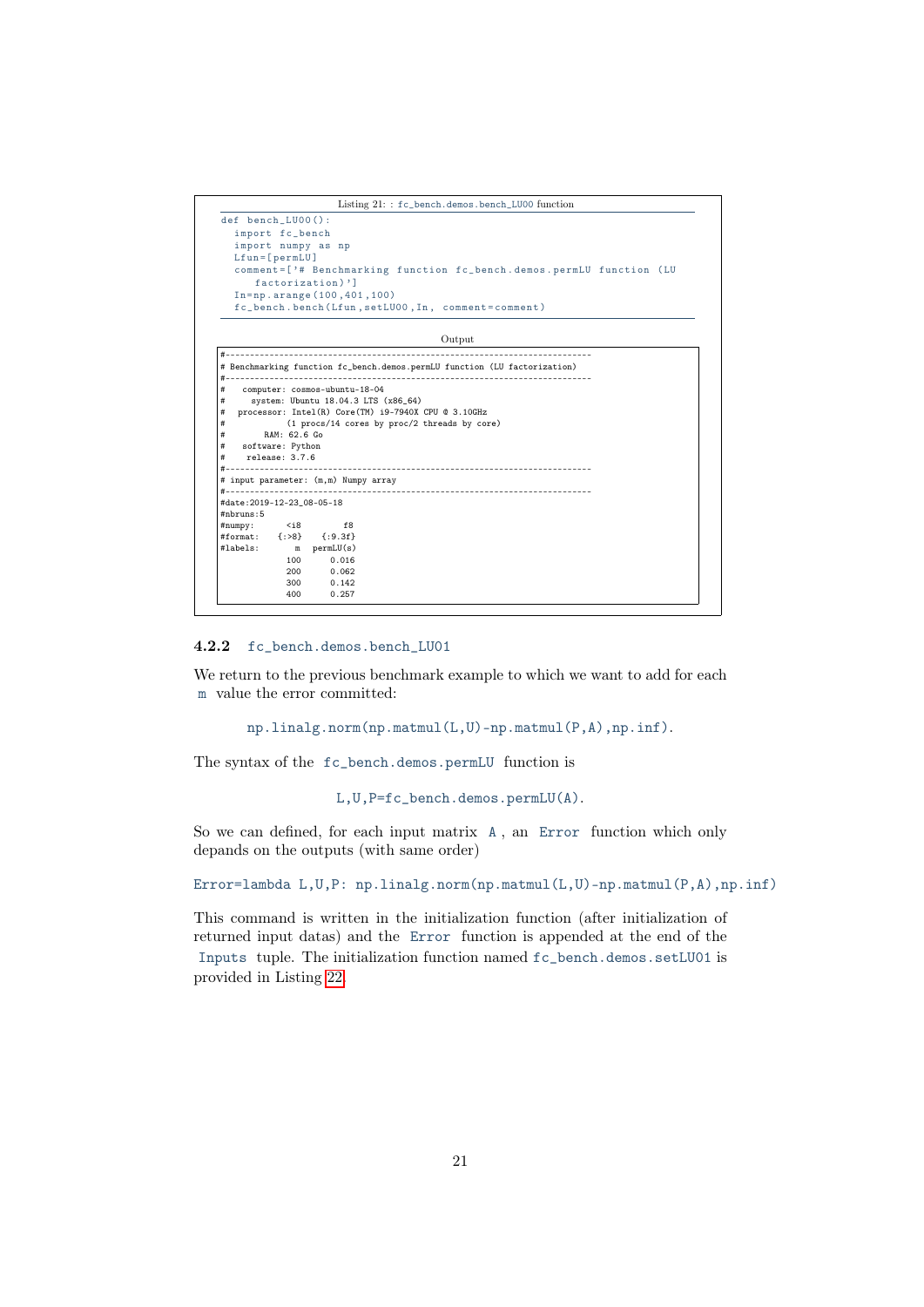```
def setLU01 ( datas , verbose ,** kwargs ) :
  import fc_tools
  Print=kwargs.get('Print', lambda s: print(s))
  from fc_bench . bench import bData
  m =datas
  A = np . random . randn (m , m )
  Error=lambda L,U,P: np.linalg.norm(np.matmul(L,U)-np.matmul(P,A),np.inf);
  if verbose :
     Print ('# input parameter: (m, m) Numpy array')
    Print ( '# Outputs are [L, U, P] such that P*A=L*U')
    Print ('# Error [i] computed with fun [i] outputs :\n#
        % s'% fc_tools.others.func2str (Error, source=False))
  bDs = [ bData('{ : >8 \} ' .format('m'); m, '{ : >8 \} ' ) ]return ((A), bDs, Error)
```
Listing 22: fc\_bench.demos.setLU01 function

```
Listing 23: : fc_bench.demos.bench_LU01 function
def bench_LU01 () :
  import fc_bench
   import numpy as np
Lfun =[ permLU ]
  comment =[ '# Benchmarking function fc_bench . demos . permLU function ( LU
     factorization)']
  In = np . arange (100 ,401 ,100)
  fc_bench . bench ( Lfun , setLU01 , In , comment = comment )
```
Output

| #                                                                                                |                  | computer: cosmos-ubuntu-18-04                      |                                           |                                                       |
|--------------------------------------------------------------------------------------------------|------------------|----------------------------------------------------|-------------------------------------------|-------------------------------------------------------|
| #                                                                                                |                  |                                                    | system: Ubuntu 18.04.3 LTS (x86_64)       |                                                       |
| #                                                                                                |                  |                                                    |                                           | processor: Intel(R) Core(TM) i9-7940X CPU @ 3.10GHz   |
| #                                                                                                |                  |                                                    |                                           | (1 procs/14 cores by proc/2 threads by core)          |
| #                                                                                                | RAM: 62.6 Go     |                                                    |                                           |                                                       |
| #                                                                                                | software: Python |                                                    |                                           |                                                       |
| #<br>$# -$                                                                                       | release: 3.7.6   |                                                    |                                           | -----------------------------------                   |
|                                                                                                  |                  | # Outputs are [L,U,P] such that P*A=L*U            | # Error[i] computed with fun[i] outputs : | np.linalg.norm(np.matmul(L,U)-np.matmul(P,A),np.inf); |
|                                                                                                  |                  |                                                    |                                           |                                                       |
|                                                                                                  |                  |                                                    |                                           |                                                       |
|                                                                                                  |                  | #numpy: <i8 f8<="" td=""><td>f8</td><td></td></i8> | f8                                        |                                                       |
|                                                                                                  |                  | #format: {:>8} {:9.3f} {:10.3e}                    |                                           |                                                       |
|                                                                                                  | m                | permLU(s) Error[0]                                 |                                           |                                                       |
|                                                                                                  | 100              |                                                    | $0.016$ $9.341e-14$                       |                                                       |
| # input parameter: (m,m) Numpy array<br>#<br>#date: 2019-12-23 08-05-22<br>#nbruns:5<br>#labels: |                  | 200 0.064 3.152e-13<br>300 0.145 7.247e-13         |                                           |                                                       |

### <span id="page-21-0"></span>4.2.3 fc\_bench.demos.bench\_LU02

We now want to add to previous example the computationnal times of the lu Scipy function provides by scipy.linalg module. This function accepts various number of inputs and outputs but the command

```
P.L.U=lu(A)
```
returns the three  $(m, m)$  Numpy arrays where

$$
A = P@L@U
$$

where P is the transpose of that obtained by the function fc\_bench.demos.permLU . So we must write a wrapper function to fit with the Error function and order of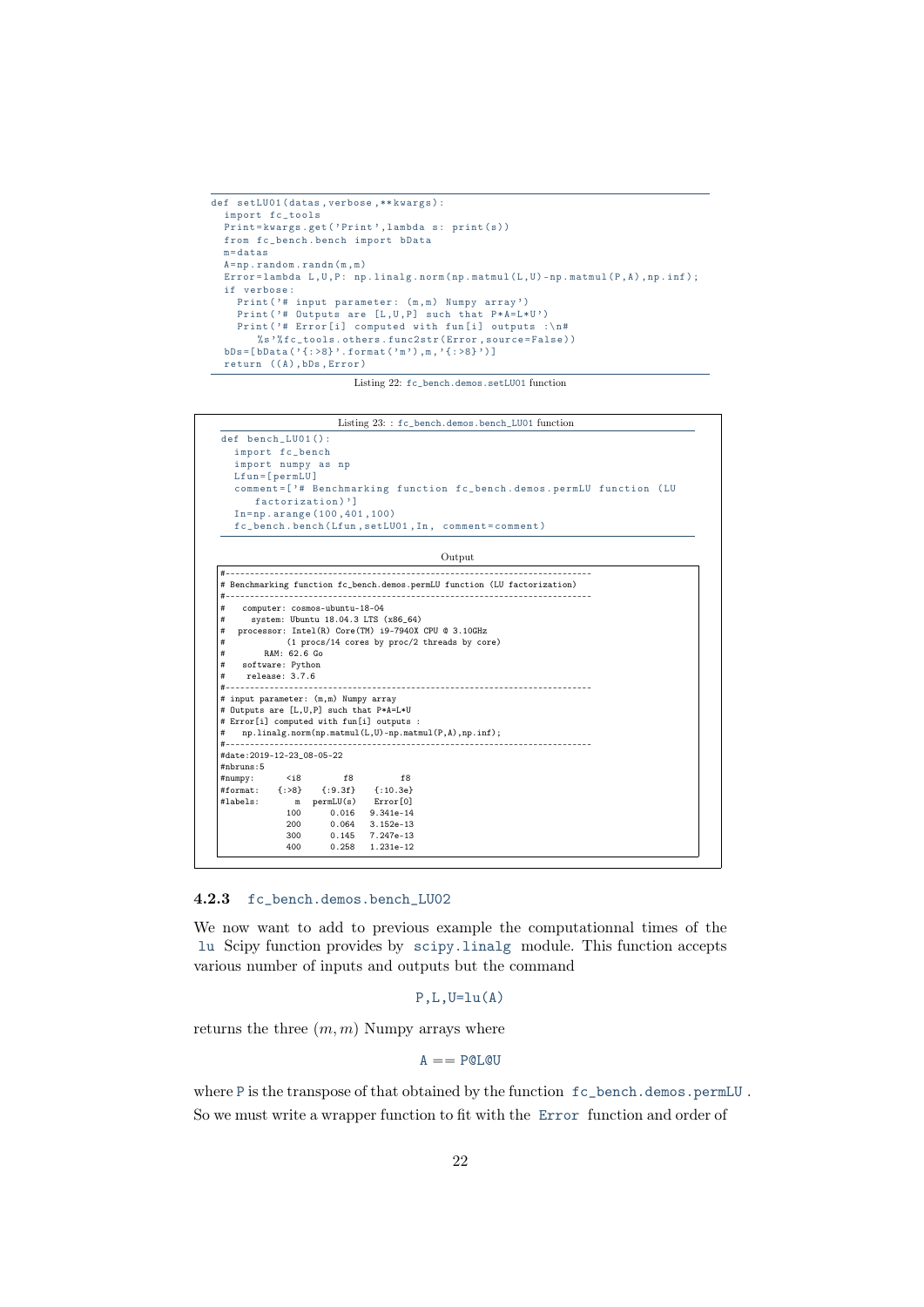parameters: this is done in fc\_bench.demos.scipyLU function given in Listing [24.](#page-22-1) Thereafter these two functions are used in fc\_bench.demos.bench\_LU02 function given in Listing [25](#page-22-2) with its output.

We also add a comparative function, by using the compfun option, which compute

$$
\|\mathbb{L}_0 - \mathbb{L}_i\|_{\infty} + \|\mathbb{U}_0 - \mathbb{U}_i\|_{\infty} + \|\mathbb{P}_0 - \mathbb{P}_i\|_{\infty}
$$

where  $\mathbb{L}_0$ ,  $\mathbb{U}_0$ ,  $\mathbb{P}_0$  are the three matrices returned by the first function Lfun[0] and  $\mathbb{L}_i$ ,  $\mathbb{U}_i$ ,  $\mathbb{P}_i$  are the three matrices returned by the function Lfun[i].

```
\overline{\det \; \text{scipvLU}(\Lambda) :}from scipy . linalg import lu
   P, L, U = lu(A)return L ,U , P . T
```
Listing 24: fc\_bench.demos.scipyLU function

<span id="page-22-2"></span>

|                                                                                                                                                    |                                                               | Listing 25:: fc_bench.demos.bench_LU02 function                |        |                           |                     |  |                                                                                                         |
|----------------------------------------------------------------------------------------------------------------------------------------------------|---------------------------------------------------------------|----------------------------------------------------------------|--------|---------------------------|---------------------|--|---------------------------------------------------------------------------------------------------------|
| def bench_LU02():                                                                                                                                  |                                                               |                                                                |        |                           |                     |  |                                                                                                         |
| import fc_bench                                                                                                                                    |                                                               |                                                                |        |                           |                     |  |                                                                                                         |
| import numpy as np                                                                                                                                 |                                                               |                                                                |        |                           |                     |  |                                                                                                         |
| Lfun=[scipyLU, permLU]                                                                                                                             |                                                               |                                                                |        |                           |                     |  |                                                                                                         |
| comment='# Benchmarking functions (LU factorization)'                                                                                              |                                                               |                                                                |        |                           |                     |  |                                                                                                         |
| cmpErr=lambda o1, o2:                                                                                                                              |                                                               |                                                                |        |                           |                     |  |                                                                                                         |
|                                                                                                                                                    |                                                               |                                                                |        |                           |                     |  | np.linalg.norm(o1[0]-o2[0],np.inf)+np.linalg.norm(o1[1]-o2[1],np.inf)+np.linalg.norm(o1[2]-o2[2],np.inf |
| In=np.arange(100,401,100)                                                                                                                          |                                                               |                                                                |        |                           |                     |  |                                                                                                         |
| fc_bench.bench(Lfun,setLU01, In,                                                                                                                   |                                                               |                                                                |        |                           |                     |  |                                                                                                         |
|                                                                                                                                                    | comment=comment, compfun=cmpErr, labelsinfo=True, info=False) |                                                                |        |                           |                     |  |                                                                                                         |
|                                                                                                                                                    |                                                               |                                                                | Output |                           |                     |  |                                                                                                         |
|                                                                                                                                                    |                                                               |                                                                |        |                           |                     |  |                                                                                                         |
| # Benchmarking functions (LU factorization)                                                                                                        |                                                               |                                                                |        |                           |                     |  |                                                                                                         |
| # Outputs are [L,U,P] such that P*A=L*U<br># Error[i] computed with fun[i] outputs :<br>np.linalg.norm(np.matmul(L,U)-np.matmul(P,A),np.inf);<br># |                                                               |                                                                |        |                           |                     |  |                                                                                                         |
| # Benchmarking functions:<br>fun[0], scipyLU: fc_bench.demos.scipyLU<br>#<br>fun[1], permLU: fc_bench.demos.permLU<br>#                            |                                                               |                                                                |        |                           |                     |  |                                                                                                         |
|                                                                                                                                                    |                                                               |                                                                |        |                           |                     |  |                                                                                                         |
|                                                                                                                                                    |                                                               |                                                                |        |                           |                     |  |                                                                                                         |
| # Comparative functions:<br>comp[i-1,0], compares outputs of fun[0] and fun[i]<br>#                                                                |                                                               |                                                                |        |                           |                     |  |                                                                                                         |
| #<br>lambda o1, o2:                                                                                                                                |                                                               |                                                                |        |                           |                     |  |                                                                                                         |
| np.linalg.norm(o1[0]-o2[0],np.inf)+np.linalg.norm(o1[1]-o2[1],np.inf)+np.linalg.norm(o1[2]-o2[2],np.inf)                                           |                                                               |                                                                |        |                           |                     |  |                                                                                                         |
| For each comparative function:<br>#                                                                                                                |                                                               |                                                                |        |                           |                     |  |                                                                                                         |
| #                                                                                                                                                  | - 1st input parameter is the output of fun[0]                 |                                                                |        |                           |                     |  |                                                                                                         |
| #                                                                                                                                                  | - 2nd input parameter is the output of fun[i]                 |                                                                |        |                           |                     |  |                                                                                                         |
| #date: 2019-12-23_08-05-27                                                                                                                         |                                                               |                                                                |        |                           |                     |  |                                                                                                         |
| #nbruns:5                                                                                                                                          |                                                               |                                                                |        |                           |                     |  |                                                                                                         |
| #numpy:<br>/ <i8< td=""><td></td><td>f8<br/>f8</td><td></td><td>f8</td><td>f8<br/>f8</td><td></td><td></td></i8<>                                  |                                                               | f8<br>f8                                                       |        | f8                        | f8<br>f8            |  |                                                                                                         |
| ${:}8$                                                                                                                                             |                                                               | $\{:10.3f\}$ $\{:10.3e\}$ $\{:9.3f\}$ $\{:10.3e\}$ $\{:9.3e\}$ |        |                           |                     |  |                                                                                                         |
| #format:<br>#labels:                                                                                                                               | m scipyLU(s) Error[0] permLU(s)                               |                                                                |        | Error[1]                  | comp[0]             |  |                                                                                                         |
| 100                                                                                                                                                | 0.004                                                         | 7.194e-14                                                      |        | 0.023 9.875e-14 6.839e-13 |                     |  |                                                                                                         |
| 200<br>300                                                                                                                                         | 0.014<br>0.025                                                | 2.762e-13<br>5.854e-13                                         | 0.070  | 0.158 7.361e-13 1.059e-11 | 3.214e-13 7.067e-12 |  |                                                                                                         |

## <span id="page-22-0"></span>4.2.4 fc\_bench.demos.bench\_LU03

We now want to change, to previous example, the error computation. We want to display the  $L^{\infty}$ ,  $L^{1}$  and  $L^{2}$  norms of L\*U-P\*A. So in a new initialization function, fc\_bench.demos.setLU03, we set the third output variable Errors as given in lines 9 to 12 of Listing [26.](#page-23-1) Thereafter this function is used by the fc\_bench.demos.bench\_LU03 script given in Listing [27.](#page-23-2)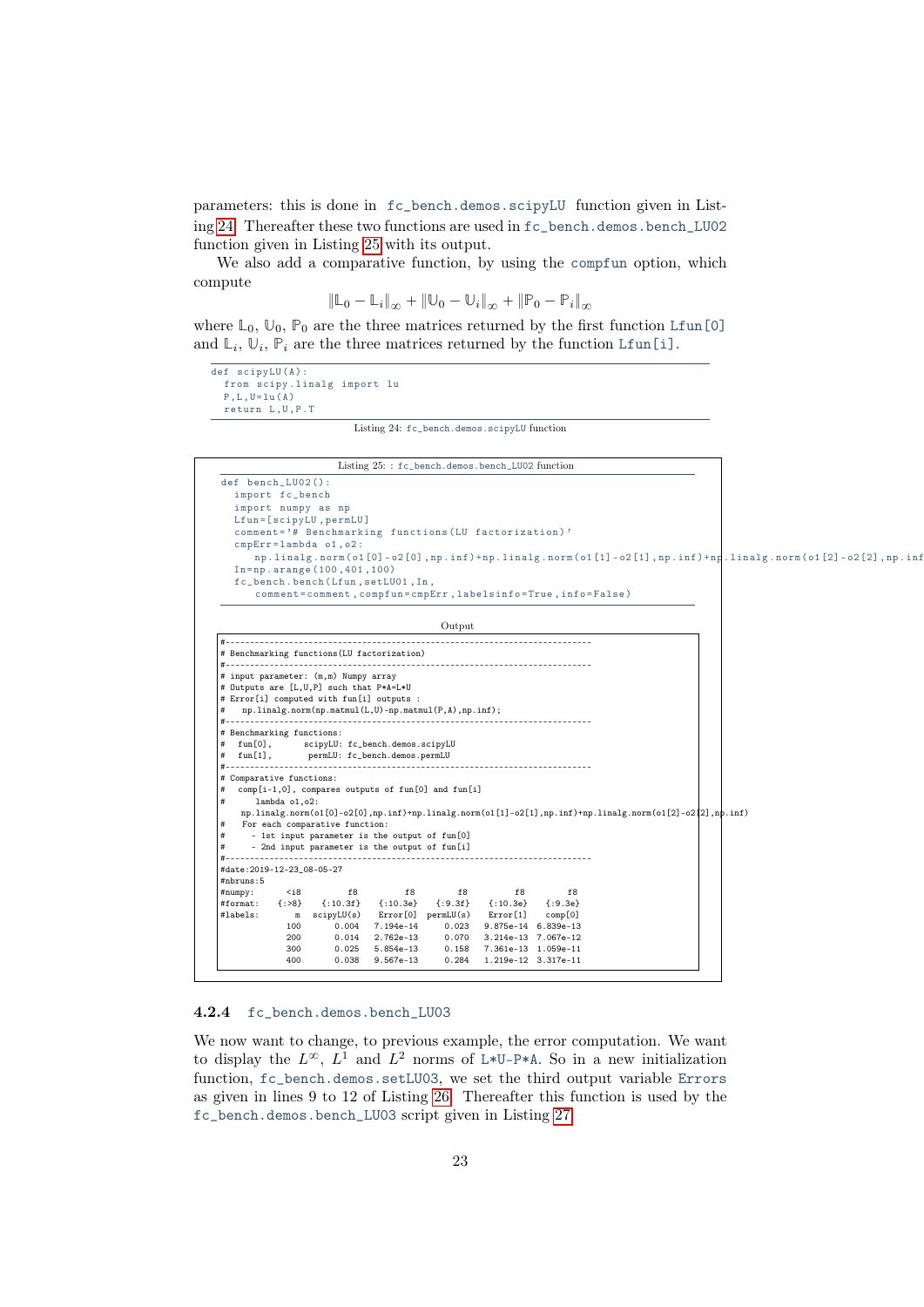```
1 def setLU03 (datas, verbose, ** kwargs):<br>2 import fc tools
 2 import fc_tools<br>3 Print=kwargs.ge
 3 Print=kwargs.get('Print', lambda s: print(s))<br>4 from fc bench.bench import bData
        from fc_bench.bench import bData
 5 m=datas<br>6 A = nn ra
 6 A = np.random.random(m, m)<br>
\begin{array}{ccc} 7 & \text{# Set separately error} \end{array}# Set separately error functions!
  % # otherwise can't guess and print functions.<br>9 Einf=lambda L,U,P: np.linalg.norm(np.matmul(L,U)-np.matmul(P,A),np.inf)
10 E1 = lambda L,U,P: np.1inalg.norm (np.matmul (L,U) -np.matmul (P,A),1)<br>11 E2 = lambda L,U,P: np.1inalg.norm (np.matmul (L,U) -np.matmul (P,A),2)
11 E2=lambda L, U, P: np. linalg.norm (np. matmul (L, U) - np. matmul (P, A), 2)<br>12 Errors=[Finf E1 E2]
12 Errors=[Einf, E1, E2]<br>13 if verbose:
13 if verbose:<br>14 Print(?#
14 Print ('# input parameter: (m, m) Numpy array')<br>15 Print ('# Outputs are [L. II P] such that PxA=LA15 Print ('# Outputs are [L, U, P] such that P*A=L*U')<br>16 for i in range (3):
16 for j in range (3):<br>17 Print ('# Error [i
              Print ('# Error [i, %d] computed with fun [i] outputs :\n#
                    % s '%(j, fc_tools.others.func2str (Errors [j], source=False)))
18 bDs = [bData(' {: >8}'. format ('m'), m, '{: >8}')]<br>19 return ((A), bDs, Errors)
      return ((A), bDs, Errors)
```
Listing 26: fc\_bench.demos.setLU03 function

<span id="page-23-2"></span>

### <span id="page-23-0"></span>4.2.5 fc\_bench.demos.bench\_LU04

As an other example, we want to compare the three matrices L, U and P given by the two functions. So we use the fc\_bench.demos.setLU01 initialization function and the compfun option of the fc\_bench.bench function. The complete code is given by fc\_bench.demos.bench\_LU04 script in Listing [28](#page-24-2)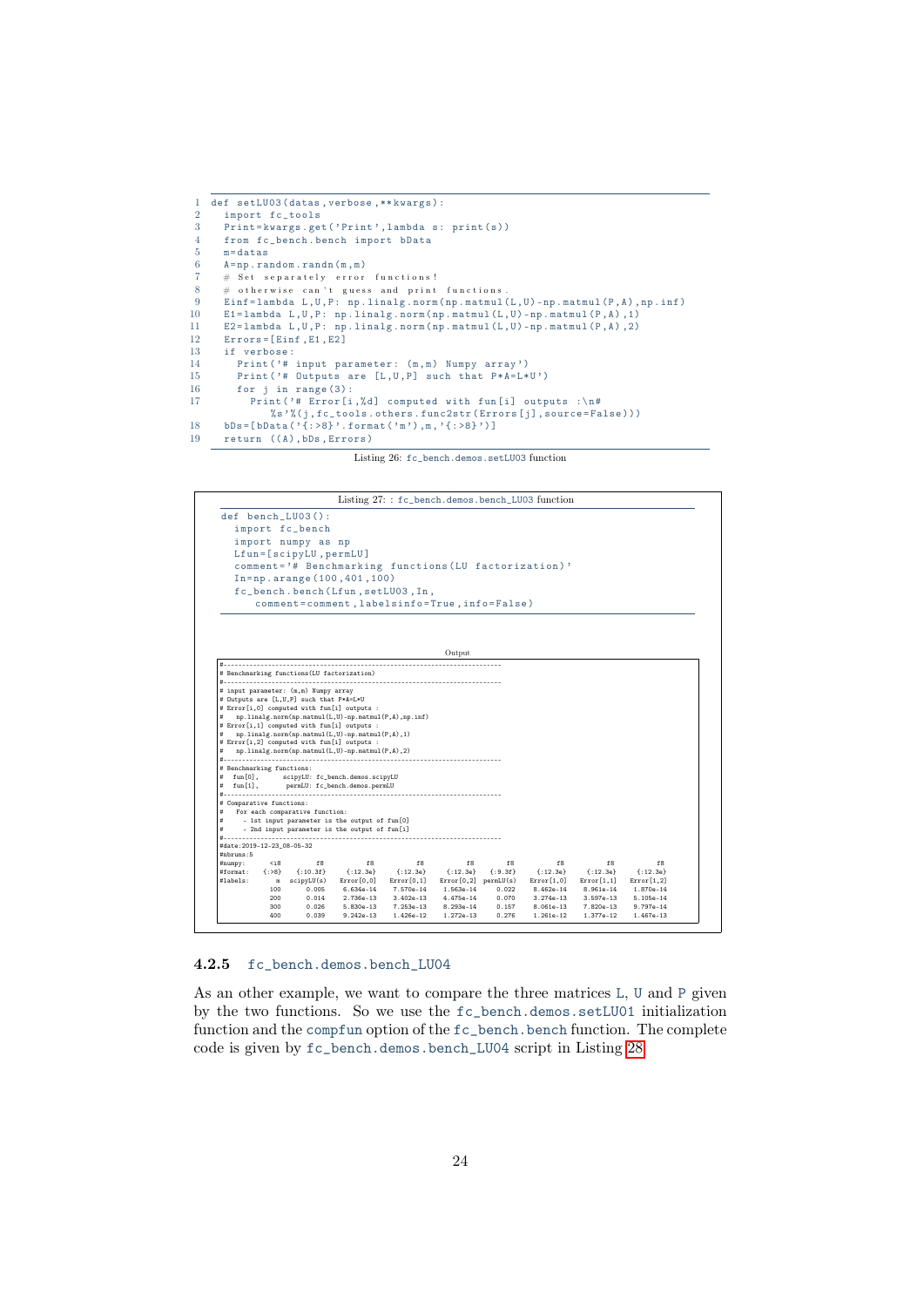<span id="page-24-2"></span>

## 4 References

- <span id="page-24-1"></span>[1] Python Software Foundation. Pypi, the python package index. [https:](https://pypi.python.org/) [//pypi.python.org/](https://pypi.python.org/), 2003–.
- <span id="page-24-0"></span>[2] Eric Jones, Travis Oliphant, Pearu Peterson, et al. SciPy: Open source scientific tools for Python. <http://www.scipy.org/>, 2001–.